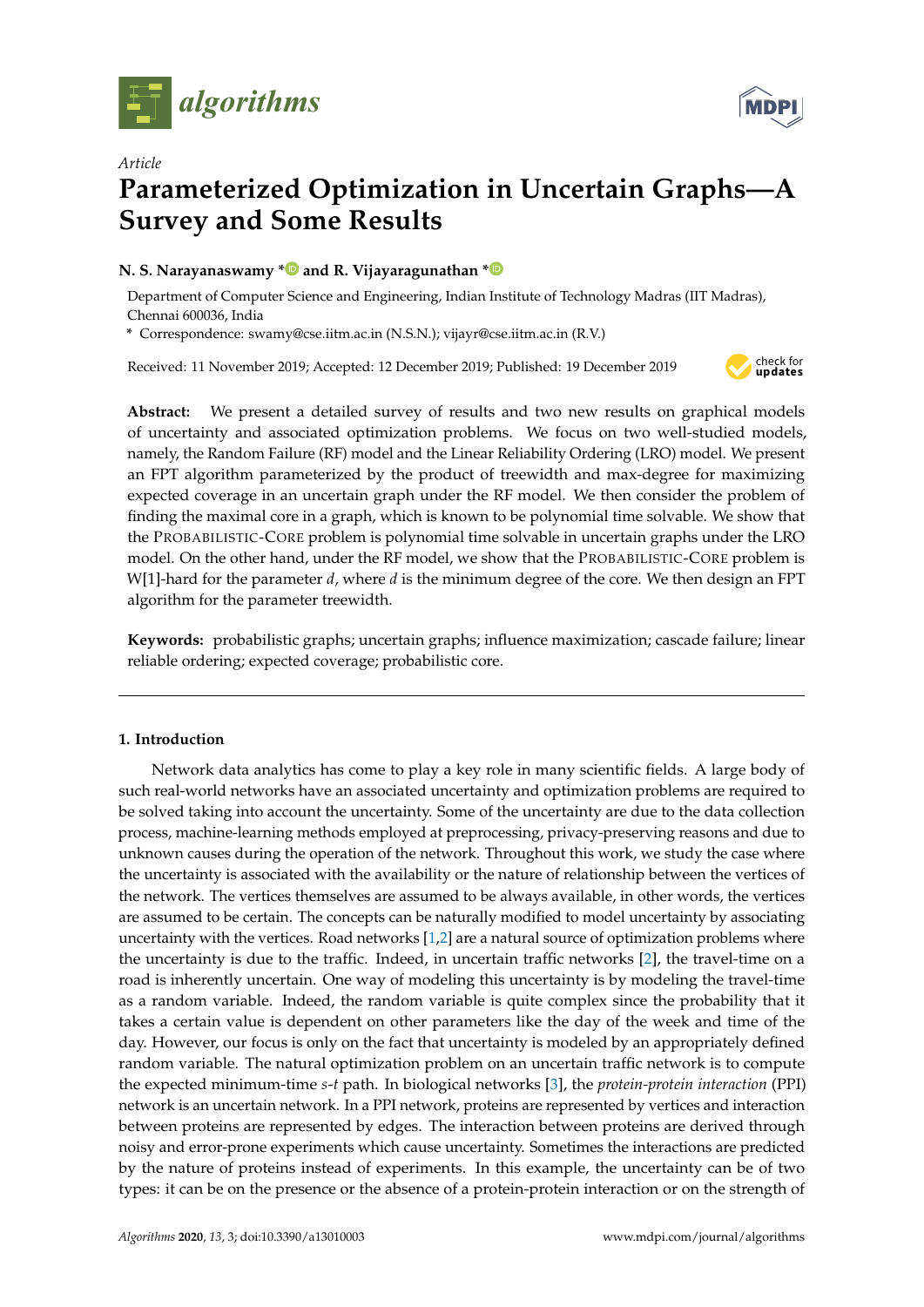an interaction between two proteins. Similarly, social networks are another example of uncertain networks where the members of the network are known, and the uncertainty is on the link between two members in the network. The interaction between members of an uncertain network associated with a social network are obtained using link prediction and by evaluating peer influence [4]. In all these three examples of networks with uncertainty, the uncertainty on the edges can be modeled as random variables. A random variable can be used to indicate the presence or the absence of an edge. In this case, the random variable takes values from the set  $\{0,1\}$  with each value having an associated probability. A random variable can also be used to model the strength of the interaction between two entities in the network, in which case for an edge, the corresponding random variable takes values from a set of values and each value has an associated probability.

In this work, we survey the different models of uncertainty and the associated optimization problems. We then present our results on optimization problems on uncertain networks when the networks have bounded treewidth. The fundamental motivation for this direction of study is that a typical optimization problem on an uncertain graph is an expectation computation over many graphs implicitly represented by the uncertain graph. A natural question is there are problems which have efficient algorithms on a graph in which the edges have no uncertainty but become hard on uncertain graphs. The typical optimization problems considered on uncertain graphs are shortest path [5], reliability [6], minimum spanning trees [7,8], maxflows [9,10], maximum coverage [11–13], influence maximization [14] and densest subgraph [15,16]. This article is structured partly as a survey and partly as an original research article. In Section 1.1, we formally present the concepts in uncertain graphs and then present subsequent details on uncertain graphs in Section 2. In Section 1.2, we survey the different algorithmic results on uncertain graphs and in Section 1.3 we outline our results.

## *1.1. Uncertain Graphs-Definition and Semantics*

We consider the graphs with uncertain edges and certain vertices. An uncertain graph, denoted by  $\mathcal G$ , is a triple that consists of a vertex set  $V$ , an edge set  $E$  and a set of  $outcomes$   $\{\mathcal A_e \mid e \in E\}.$ For each edge  $e \in E$ , the outcome  $\mathcal{A}_e$  is a set of values and an associated probability distribution on  $\mathcal{A}_e$ . The outcome  $\mathcal{A}_e$  is considered to be an interval or a finite set. For each  $e\in E$ , if the outcome  $\mathcal{A}_e$  is an interval, the associated probability distribution is called a continuous distribution, and if it is a finite set, the associated probability distribution is called a discrete distribution. In either case, the natural distribution is the uniform distribution. For the case in which for each edge  $e \in E$ ,  $\mathcal{A}_e$  is a closed interval  $[\mathcal{L}_e, \mathcal{U}_e]$ , the probability that *e* gets specific value in  $\mathcal{L}_e < \mathcal{U}_e$  is  $\frac{1}{\mathcal{U}_e - \mathcal{L}_e}$ . In case for each  $e \in E$ ,  $\mathcal{A}_e$  is a finite set under the uniform distribution, the probability that  $e$  gets a specific value from  $\mathcal{A}_e$ is  $\frac{1}{|\mathcal{A}_e|}$ . Such uncertain graphs were the focus of the earliest results [5,7,9,10] and we survey these in Section 1.2. However, in general, the uncertainty could be modeled by any probability distribution *A<sup>e</sup>* . Therefore, the uncertain graph is a succinct representation of the set of all edge weighted graphs such that for each edge  $e$  its weight is a value from  $\mathcal{A}_e.$  This set is an uncountable set when  $\mathcal{A}_e$  is an interval and it is  $\prod_{e\in E} |\mathcal{A}_e|$  in case each  $e\in E$ ,  $A_e$  is a finite set. In this paper, we present our results for the case when for each edge  $e$ , the outcome  $\mathcal{A}_e$  is the set of values  $\{0,1\}.$  Naturally, 0 models the absence of an edge and 1 models the presence of an edge. An uncertain graph under this condition is a succinct representation of the set of all edge subgraphs of  $G = (V, E)$ . In this case, the uncertain graph  $G$  is represented as a triple  $(V, E, p)$  where  $p : E \to [0, 1]$  is a function defined on *E* and  $p(e)$  is said to be the survival probability of the edge *e*. The failure probability of an edge *e* is  $1 - p(e)$ . The set of all graphs represented by an uncertain graph is well-known as the *possible world semantics* (PWS) [17,18] of the uncertain graph. For each  $E' \subseteq E$ ,  $H = (V, E')$  is called a *possible world* of  $\mathcal G$  and this is denoted by the notation *H*  $\subseteq$  *G*. For an uncertain graph *G* = (*V*, *E*, *p*), there are 2<sup>|*E*|</sup> possible worlds. An uncertain graph and two of its possible worlds are illustrated in Figure 1.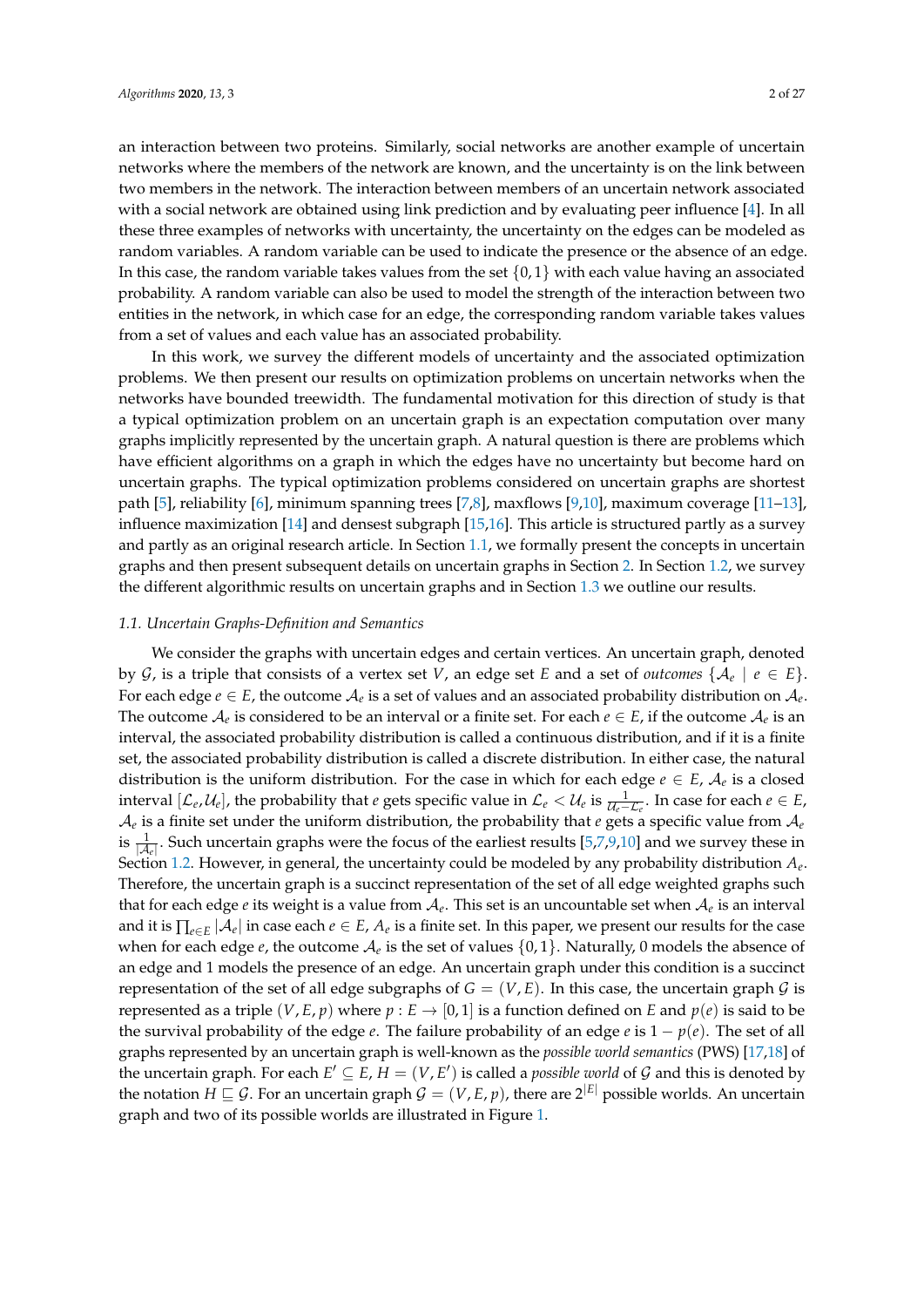

**Figure 1.** (a) A probabilistic graph  $\mathcal{G} = (V, E, p)$ ; (b) A possible world  $H_1$  of  $\mathcal{G}$  with  $P(H_1) = 0.0072$ ; (c) Another possible world  $H_2$  of G with  $P(H_2) = 0.0588$ .

The probability associated with a possible world depends on the probability distributions on A*<sup>e</sup>* and, most importantly, the dependence among the edge samples. A *distribution model* is a specification of the dependence among edge samples. Further, a distribution model uniquely determines a probability distribution on the possible worlds. For example, if the edge samples are all independent, the distribution model is called the Random Failure (RF) model. Under the RF model, the probability of a possible world *H* is given by  $P(H) = \prod p(e) \prod$ *e*∈*E*(*H*)  $e∈E\E(H)$  $(1 - p(e)).$ 

Based on the dependence among the edge samples, the literature is rich in different distributions on the possible worlds. The distributions of interest in this paper are the Random Failure (RF) model, Independent Cascade (IC) model, Set-based Dependency (SBD) model and the Linear Reliability Ordering (LRO) model. These distribution models are all well-motivated by practical considerations on uncertain graphs in influence maximization, facility location, network reliability, to name a few. The detailed description of these distribution models and the corresponding distributions on the possible worlds are discussed in Section 2. In short, an uncertain graph along with a distribution model is a succinct description of an unique probability distribution on the PWS of the uncertain graph. Therefore, an uncertain graph along with a distribution model is equivalent to a sampling procedure to obtain a random sample from the corresponding probability distribution on the PWS of the uncertain graph. In Section 2, we describe the different distribution models by describing the corresponding sampling procedures of the edges in *E*.

The typical computational problem is posed for a fixed nature of the dependence among the edge samples from an input uncertain graph. The distributions on the edges and the dependence among the edge samples uniquely define the probability distribution on the possible worlds. Therefore, for a fixed dependence among the edge samples, the generic computational problem is to compute a solution that optimizes the expected value of a function over the distribution on the possible worlds. The problems that have been extensively studied are facility location to maximize coverage [19] and a selection of influentials on a social network to maximize influence [14]. Clearly, both these problems are coverage problems, studied two decades apart motivated by different considerations. In this paper, we are also motivated by understanding the parameterized complexity of problems on uncertain graphs. Historically, the earliest results considered different graph problems in which the distributions are on the set of values of the edge weights. We next present a survey of those results.

## *1.2. Survey of Optimization Problems in Uncertain Graphs*

Graphs have been used to represent the relationships between entities. A graph is denoted by  $G = (V, E)$  where *V* is set of vertices and  $E \subseteq V \times V$  is set of edges representing relationship between pairs of vertices. PPI networks in bioinformatics, road networks and social networks are graphs with an uncertainty among the edges and are considered as uncertain graphs. The earliest ideas in graphs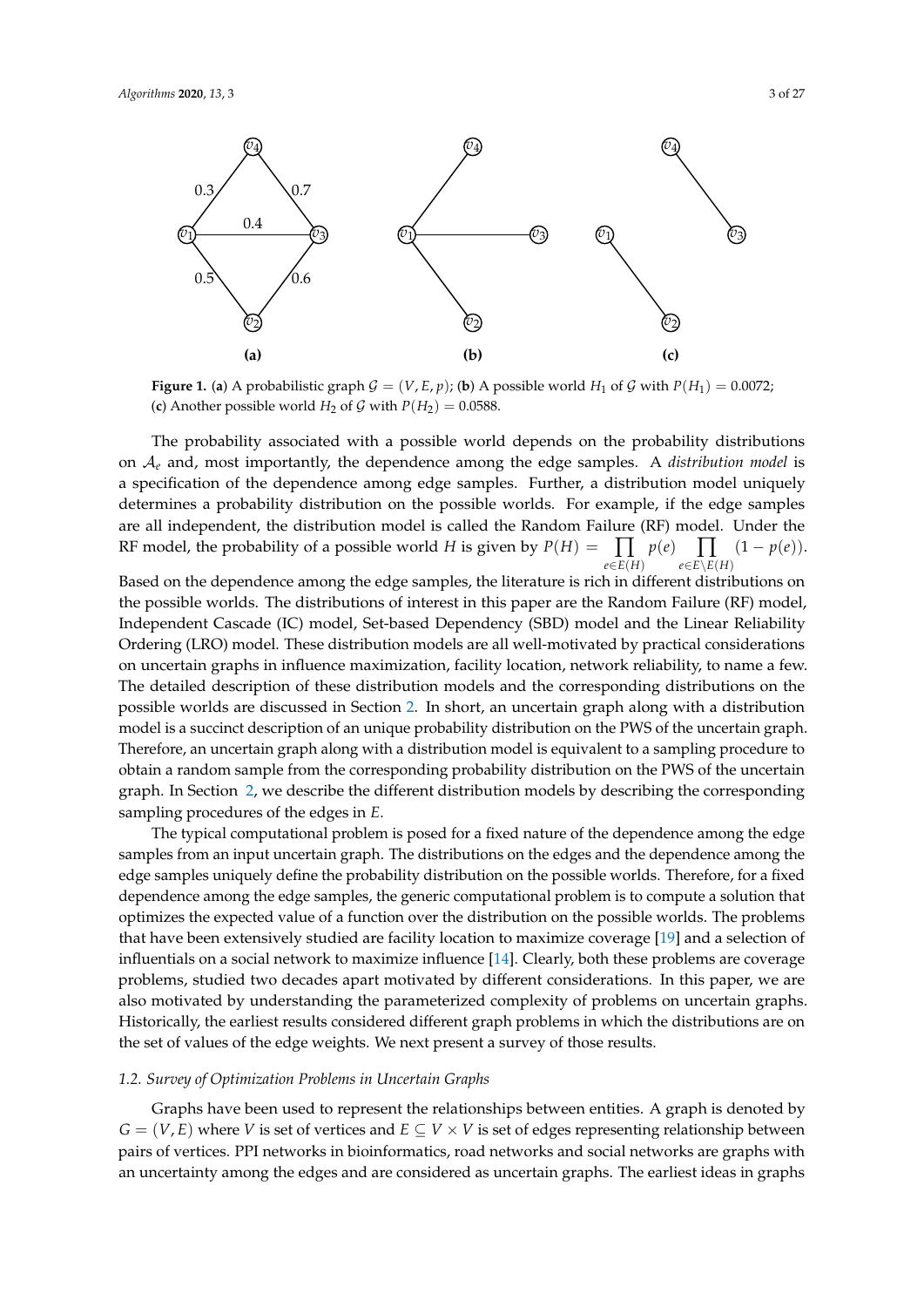with uncertain edge weights were introduced by Frank and Hakimi [9] in 1965. Frank and Hakimi studied the maximum flow in a directed graph  $G = (V, E)$  with uncertain capacities. On an input, consisting of an uncertain digraph  $G = (V, E)$  and a continuous random variable with the uniform probability distribution on the capacity of each edge *e*, the probabilistic flow problem is to find the maximum flow probability and the joint distribution of the cut set values. Later in 1969, under the same setting Frank [5] studied the probabilistic shortest path problem on an undirected graph  $G = (V, E)$ . The probabilistic shortest path problem is to compute for each  $\ell$ , the probability that the shortest path is at most ℓ. In 1976, J. R. Evans [10] studied the probabilistic maximum flow in a directed acyclic graph (DAG) with a discrete probability distribution on the edge capacities. A relatively recent result in 2008 is on the minimum spanning tree problem on uncertain graphs, by Erlebach et al. [7], with uncertain edge weights from a continuous distribution. Here the goal is to optimize the number of edges whose weight is sampled to obtain a spanning tree which achieves the expected MST weight over the possible worlds. This problem is different from the optimization problems of interest to us in this paper- given

an uncertain graph as input, our goal is to optimize the expected value of a structural parameter over

the possible worlds of the uncertain graph. Optimization problems on uncertain graphs related to connectedness are among the most fundamental problems. Apart from their practical significance, they pose significant algorithmic challenges in different computational models. Further, the computational complexity of the problems increases significantly in the presence of uncertainty. In 1979, Valiant [6] studied the network reliability problem on uncertain graphs. The network reliability problem is a well-studied #P-hard problem [6,17,20–23]. The reliability problems have numerous applications in communication networks [24,25], biological networks [3] and social networks [26,27]. For a given network, *reliability* is defined as the ability of the network to remain operational after the failure of some of its links. The input consists of an uncertain graph  $G = (V, E, p)$  and a subset  $S \subseteq V$  and the aim is to compute the probability that *S* is connected. Clearly, the reliability problem on uncertain graphs generalizes the graph connectivity problem which is polynomial time solvable. The *Canadian Traveler Problem* (CTP), formulated by Papadimitriou and Yannakakis in 1991 [28], is an online problem on uncertain graphs. Given an uncertain graph  $G = (V, E, p)$ , a source *s* and a destination *t*, a traveler must find a walk from *s* to *t*, where an edge *e* is known to have survived with probability *p*(*e*) only when the walk reaches one of its end points, after which it does not fail, conditioned on it having survived. The objective is to minimize the expected path length over the distribution on the possible worlds and the walker's choices.

**Coverage in Uncertain Graphs.** Apart from the themes of network flows and connectedness, coverage problems are very practical when the uncertainty is on the survival of the edges. In this framework, the uncertainty is on whether an edge will survive a disaster and the goal is to place facilities in the network such that the expected coverage over the possible worlds is maximized. Each possible world can be thought of as the set of edges which survive a disaster. Formally, an uncertain graph  $G = (V, E, p)$  is a succinct description of the set of possible worlds that can arise due to a disaster in which an edge *e* is known to survive with probability *p*(*e*). The nature of dependence among the edge samples is used to model the nature of edge failures in the event of a disaster. As mentioned earlier, a fixed nature of dependence among the edge samples uniquely defines a probability distribution on the possible worlds. From this point, in this paper, we consider uncertain graphs where the uncertainty is on the survival of an edge (recall, the other possibility is on the uncertain edge weight). Further, all the results we present are for a fixed dependence among edge samples and such a fixed dependence among the edge samples is called a *distribution model*. Given the motivation of disasters, the distribution model is specified based on the dependence among the edge failures (recall, the failure probability of an edge *e* is  $1 - p(e)$ ). In this framework, for a fixed distribution model, the function to be optimized is the coverage function.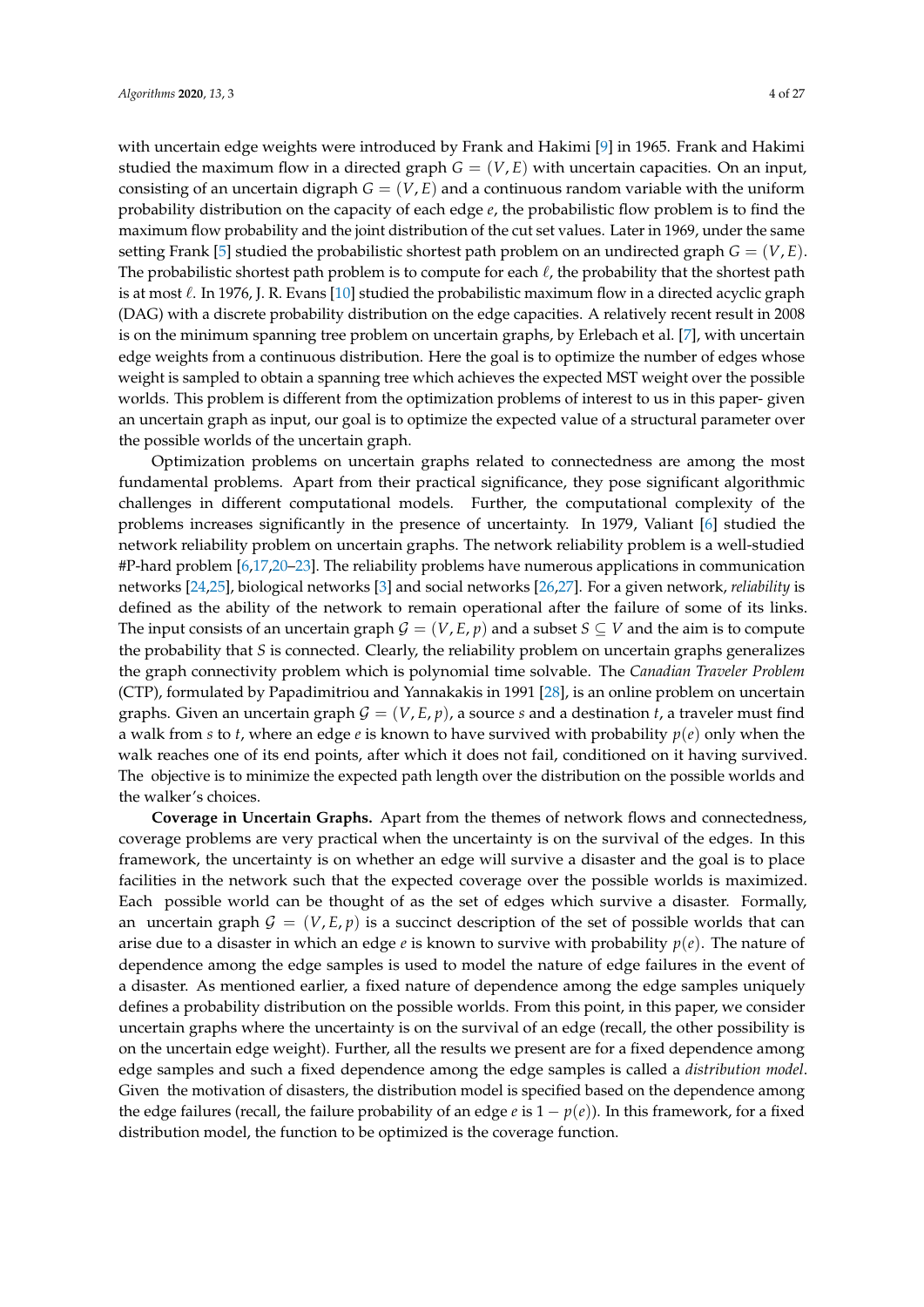**Definition 1** (Coverage within distance *r*). *The input consists of an uncertain graph*  $G = (V, E, p)$  *and an integer k. The goal is to compute a k-sized vertex set S which maximizes the expected total weight of the vertices which are at distance at most r from S. The expectation is over the possible worlds represented by the uncertain graph.*

Naturally, we refer to *k* as the budget, *r* as the radius of coverage (the number of hops in the network) and *S* is the set of vertices where facilities have to be located. For certain graphs and *r* = 1, the facility location with unreliable edges problem is the well-studied *budgeted dominating set* problem which is known to be NP-hard [29]. The other case of natural interest is for  $r = \infty$ . In this case, the coverage problem is to find a set *S* of *k* vertices so as to maximize the expected number of vertices connected to *S*. In the case of certain graphs, this is polynomial time solvable as the problem is to find *k* connected components whose total vertex weight is the maximum.

**Coverage in Social Networks.** Coverage problems also have a natural interpretation in social networks. The dynamics of a social network based on the *word-of-mouth* effect have been of significant interest in marketing and consumer research [30], where a social network is referred to as an interpersonal network. The work by Brown and Reingen [30] state the different hypotheses for estimating the amount of uncertainty in a relationship between two persons in an interpersonal network. With the advent of social networks on the internet, the works of Domingos and Richardson [4,31] formalized the questions relating to the effective marketing of a product based on interpersonal relationships in a social network. In 1969, the work of Bass [32] had modeled the adoption of products as a diffusion process as a global phenomenon, independent of the interpersonal relationships between people in a society. Kempe, Kleinberg and Tardos (KKT) [14] brought together the earlier works on adoption of products in an interpersonal network and posed the question of selecting the most influential nodes in a social network with an aim to influence the maximum number of people to adopt a certain product or opinion. They considered the uncertainty in the social network to be the influence exerted by one individual on another individual and this is naturally modeled as an uncertain graph  $G = (V, E, p)$ . The propagation of influence is modeled as a diffusion process which is a function of time as in Bass [32]. The influence maximization problems in KKT are considered under distribution models, which are described as diffusion phenomena, called the Independent Cascade model and the Linear Threshold Model. Among these two models, the Independent Cascade model is defined as a sampling procedure whose outcome is an edge subgraph of a given uncertain graph. Thus, this model is more relevant for our study of uncertain graphs and the IC model is defined in Section 2. In the influence maximization problems considered in KKT [14], the aim is to select *k* influential people *S* such that the expected number of people connected to *S* is maximized. The expected number of vertices, over the distribution model, connected to a set *S* is called the influence of a set *S* or the expected coverage of *S* and is denoted by  $\sigma(S)$ . Thus, the influence maximization problem is to find the set arg max  $\sigma(S)$ .  $S$ ⊆*V*, $|S|$ = $k$ 

In Section 2, we discuss the computational complexity of  $\sigma(S)$  for different distribution models. Thus, the influence maximization problem in Reference [14] is essentially a facility location problem where the distribution model is specified by a diffusion phenomenon,  $r = \infty$  and each input instance consists of an uncertain network and a budget *k*.

**Coverage and Facility Location.** The survey due to Snyder [33] in 2006 collects the vast body of results on the facility location problem in uncertain graphs into a single research article. The earliest result known to us, due to Daskin [19] who formulated the maximum expected coverage problem where vertices are uncertain, is different from our case where the uncertainty is on the edges and the vertices are known. To the best of our knowledge, it was Daskin's work [19] that considered the general setting of dependence among vertex failures. In this case, the probability distribution would have been defined uniquely on the possible worlds which would have been the set of induced subgraphs. Subsequently, many variants of the facility location problem for uncertain graphs have been studied for different distribution models where the uncertainty is on the survival of edges.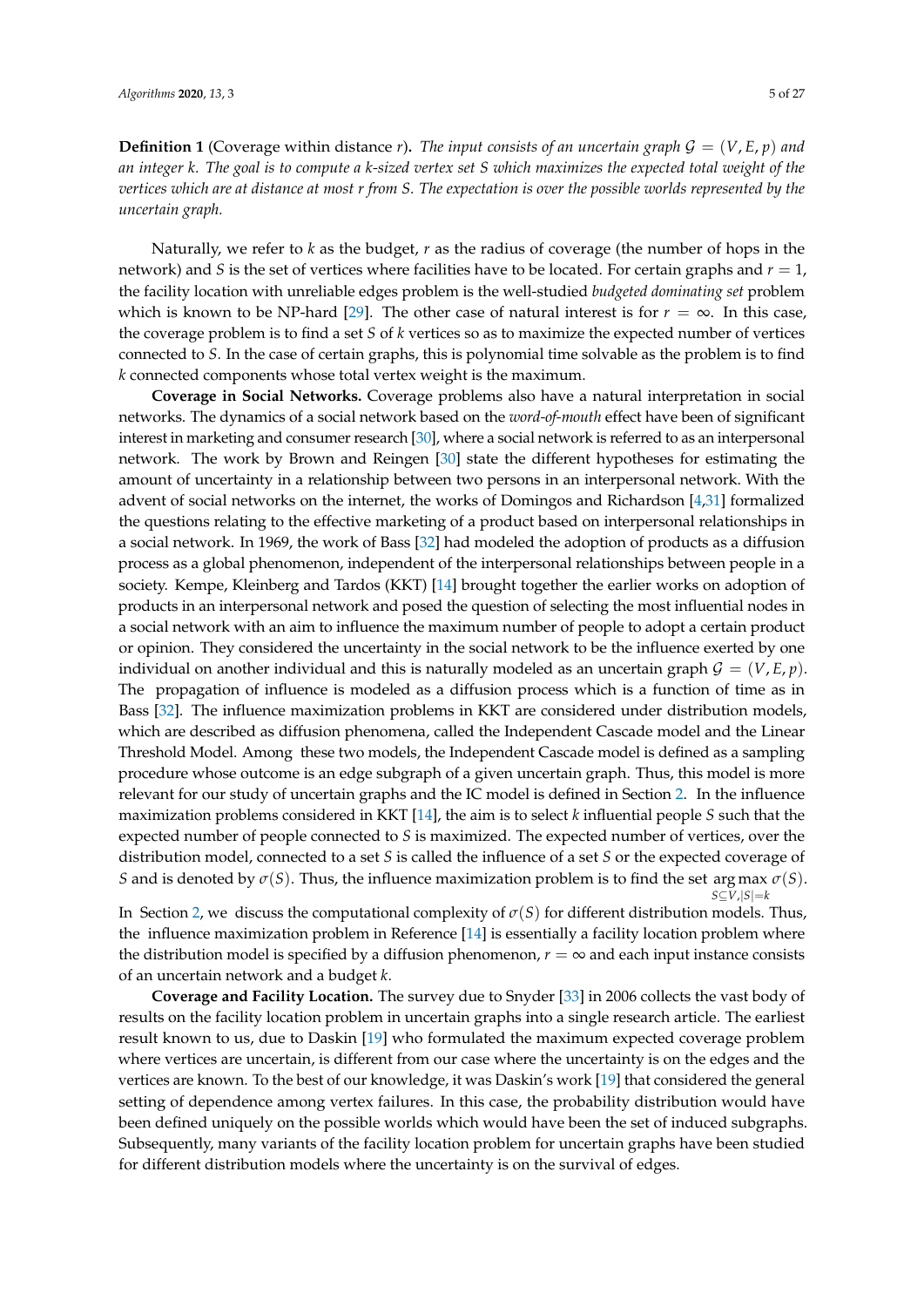Eiselt et al. [34] considered the problem with single edge failure and for  $r = \infty$ . In this case, exactly one edge is assumed to have failed after a disaster and the objective is to place *k* facilities such that the expected weight of vertices not connected to any facility is minimized. In this case, each subgraph consisting of all the edges except one is a possible world. This problem is known to be polynomial time solvable for any  $k \geq 1$ . When the distribution model is the Random Failure model and  $r = \infty$ , the *most reliable source* (MRS) is well-studied [35–38]. The input is an uncertain graph and  $k = 1$ . The goal is to select one vertex *v* such that the expected number of vertices connected to *v* is maximized. Melachrinoudis and Helander [38] gave a polynomial time algorithm for the MRS problem on trees, followed by linear time algorithm on uncertain trees by Ding and Xue [37]. Colbourn and Xue [35] gave an  $\mathcal{O}(n^2)$ -time algorithm for the MRS problem on uncertain series-parallel graphs. Wei Ding [36] gave an  $\mathcal{O}(n^2)$ -time algorithm for the MRS problem on uncertain ring graphs.

Apart from the RF model, the Linear Reliability Ordering ( LRO) distribution model has been well-studied recently. Under this distribution model, for each integer  $r \geq 1$ , the facility location problem is studied as MAX-EXP-COVER- $r$ -LRO problem [11–13]. For the case when  $r = \infty$ , the problem is known as the MAX-EXP-COVER-LRO problem. Hassin et al. [11] presented an algorithm to solve the MAX-EXP-COVER-LRO problem via a reduction to the MAX-WEIGHTED-*k*-LEAF-INDUCED-SUBTREE problem. They then showed that the MAX-WEIGHTED-*k*-LEAF-INDUCED-SUBTREE problem can be solved in polynomial time on trees using a greedy algorithm. Consequently, they showed that the MAX-EXP-COVER-LRO problem can be solved in polynomial time. For  $r = 1$ , the MAX-EXP-COVER-1-LRO problem is NP-complete on planar graphs and the hardness follows from the hardness of budgeted dominating set due to Khuller et al. [29]. The MAX-EXP-COVER-1-LRO admits a  $(1 - \frac{1}{e})$ -approximation algorithm [12,13]. Similarly, Kempe et al. [14] shows that the influence maximization under the IC distribution model and the LT distribution model has a  $(1 - \frac{1}{e})$ approximation algorithm. Both these results naturally follow due to the submodularity of the expected neighborhood size function, the monotonicity (as *r* increases) and submodularity of the expected coverage function and the result of Nemhauser et al. [39] on greedy maximization of submodular functions. In the setting of parameterized algorithms, the MAX-EXP-COVER-1-LRO problem is W[1]-complete for solution size as the parameter and this follows from the hardness of budgeted dominating set problem. An FPT algorithm for the MAX-EXP-COVER-1-LRO problem with treewidth as the parameter is presented in Reference [13]. Formally stated, given an instance  $\langle G = (V, E, p), k \rangle$  of the MAX-EXP-COVER-1-LRO problem, an optimal solution can be computed in time  $4^{\mathcal{O}(t)}n^{\mathcal{O}(1)}$  where *t* is the treewidth of the graph  $G = (V, E)$  which is presented in the input as a tree decomposition.

**Finding Communities in Uncertain Graphs.** Finding communities is a significant problem in social network and in bioinformatics. A natural graph theoretic model for a community is a dense subgraph. A well-known dense subgraph is the *core*. Given an integer *d*, a graph  $G = (V, E)$  is said to be *d*-core if degree of every vertex  $v \in V$  is at least *d*. The way of obtaining the unique maximal induced subgraph of a graph *G* which is a *d*-core is to repeatedly discard vertices of degree less than *d*. If the procedure terminates with a non-empty graph, then the graph is a *d*-core of the graph *G*. A vertex *v* is said to be in a *d*-core if there is a *d*-core which contains *v*. This idea is generalized to the uncertain graph framework as follows: Given an uncertain graph  $\mathcal{G} = (V, E, p)$  and the distribution model is the RF model, the *d-core probability* of a vertex  $v \in V$ , denoted by  $q_d(v)$ , is the probability that *v* is in the *d*-core of a possible world. In other words,  $q_d(v) = \sum$ *H*⊑G  $P(H)I(H, d, v)$ , where  $I(H, d, v)$  is

an indicator function that takes value one if and only if there is a *d*-core of *H* that contains  $v$ , and  $P(H)$ is probability of the possible world *H*. In this setting, we consider the  $(d, \theta)$ -core problem defined by Peng et al. [16]. We refer to this problem as the INDIVIDUAL CORE problem and it is defined as follows.

**Definition 2** (INDIVIDUAL-CORE). The input consists of an uncertain graph  $\mathcal{G} = (V, E, p)$ , an integer *d* and  $a$  probability threshold  $\theta \in [0,1].$  The objective is to compute an  $S \subseteq V$  such that for each  $v \in S$ ,  $q_d(v) \geq \theta.$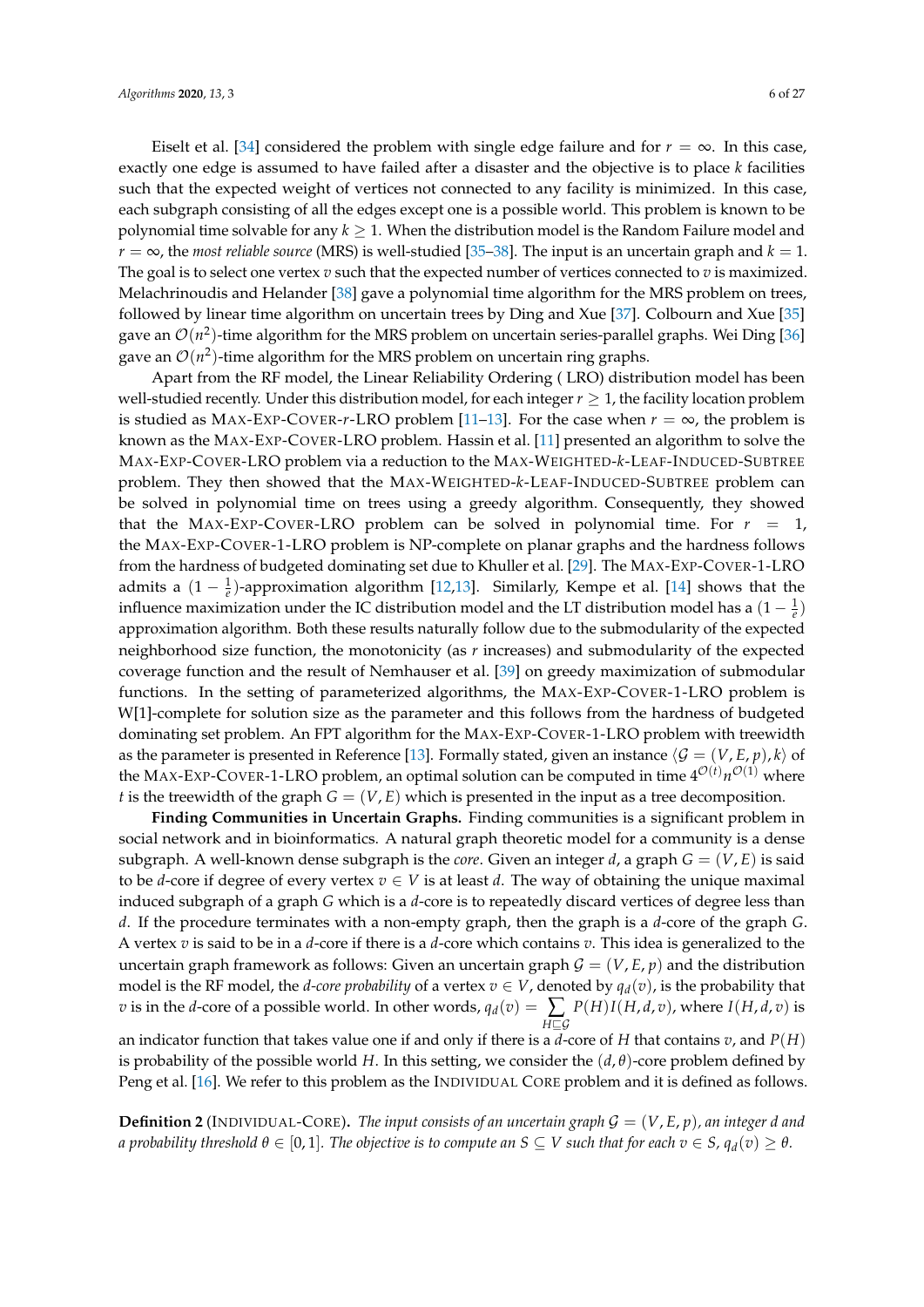Peng et al. [16] shows that the INDIVIDUAL-CORE problem is NP-complete. Prior to the results of Peng et al. [16], Bonchi et al. [15] introduced the study of *d*-core problem in uncertain graphs. We refer to the *d*-core problem on uncertain graphs as the PROBABILISTIC-CORE problem defined the follows.

**Definition 3** (PROBABILISTIC-CORE). Given an uncertain graph  $G = (V, E, p)$ , an integer *d* and *a probability threshold*  $\theta \in (0,1]$ *, then the aim of the* PROBABILISTIC-CORE *problem is to find a set*  $K \subseteq V$  *such that the*  $Pr(K \text{ is a } d\text{-core in } G)$  *is at least*  $\theta$ *.* 

The problem of deciding on the existence of such a set *K* can be shown to be NP-hard using the hardness result given in Reference [16]. On the other hand, if  $p(e) = 1$  for all  $e \in E$ , then the *d*-problem is polynomial time solvable as described at the beginning of this discussion.

A chronological listing of different optimization problems on uncertain graphs is presented in Table 1. The tabulation shows that there are many distribution models under which different optimization problems could be considered. The goal would be to understand the complexity of computing that expectation when the input is presented as an uncertain graph. Indeed, any NP-Complete problem on certain graphs remains NP-Complete for any distribution model when the inputs are uncertain graphs. Therefore, our natural focus is on Exact and Parameterized Computation of the expectation on uncertain graphs. The goal of the area of exact and parameterized computation is to classify problems based on their computational complexity as a function of input parameters other than the input size. The desired solution size, the treewidth of an input graph, and the input size are natural well-studied parameters. An algorithm with running time  $f(k)n^{\mathcal{O}(1)}$  is said to be a Fixed Parameter Tractable algorithm with respect to the parameter *k*. Interestingly, there are many problems that do not have FPT algorithms with respect to some parameters, while they have FPT algorithms with respect to others. A rich complexity theory has evolved over nearly four decades of research with the W-hierarchy being the central classification. In this hierarchy problem classes are ordered in increasing order of computational complexity. In this hierarchy the problems which have FPT algorithms are considered the *simplest* in terms of computational complexity. The complete history of this line of research can be found in the most recent textbook [40].

| Work                                                     | <b>Optimization Problem</b>                              | <b>Uncertainty Model</b>                                                                                                     |
|----------------------------------------------------------|----------------------------------------------------------|------------------------------------------------------------------------------------------------------------------------------|
| Frank and Hakimi, 1965 [9]                               | Probabilistic maximum flow                               | Capacities on the edges are drawn from an<br>independent continuous distribution.                                            |
| Frank, 1969 [5]                                          | Probabilistic shortest path                              | Length of the edges are drawn from a<br>continuous distribution.                                                             |
| Evans, 1976 [10]                                         | Probabilistic maximum flow                               | Capacities on the edges are obtained from<br>an arbitrary but unknown discrete<br>probability distribution.                  |
| Valiant, 1979 [6]                                        | Network reliability                                      | The probability $p(e)$ is the same for each<br>edge and failure of every edge is<br>independent.                             |
| Sigal, Pritsker and Solberg,<br>1980 [41]                | Stochastic shortest path                                 | Edge weights are drawn from a known<br>cumulative distribution function.                                                     |
| Daskin, 1983 [19]                                        | Expected coverage                                        | Failure probability is the same for each<br>vertex                                                                           |
| Papadimitriou Yannakakis,<br>1991 [28]                   | Canadian Traveler Problem                                | Each edge has a survival probability, edge<br>failure is independent and algorithm<br>knows of the failure during execution. |
| Guerin and Orda, 1999 [42]                               | Most reliable path and flows<br>with bandwidth selection | Each edge e has a survival probability<br>$p_e(x)$ for the availability of bandwidth x.                                      |
| Hassin, Salman and Ravi, 2009<br>$(2017)$ [11,12]        | Expected coverage                                        | Each edge $e$ has a survival probability $p(e)$<br>and edge failure follows LRO model.                                       |
| Bonchi, Gullo, Kaltenbrunner and<br>Volkovich, 2014 [15] | PROBABILISTIC-CORE                                       | Each edge <i>e</i> has a survival probability $p(e)$<br>and edge failure follows RF model.                                   |

**Table 1.** A chronology of studies on uncertain graphs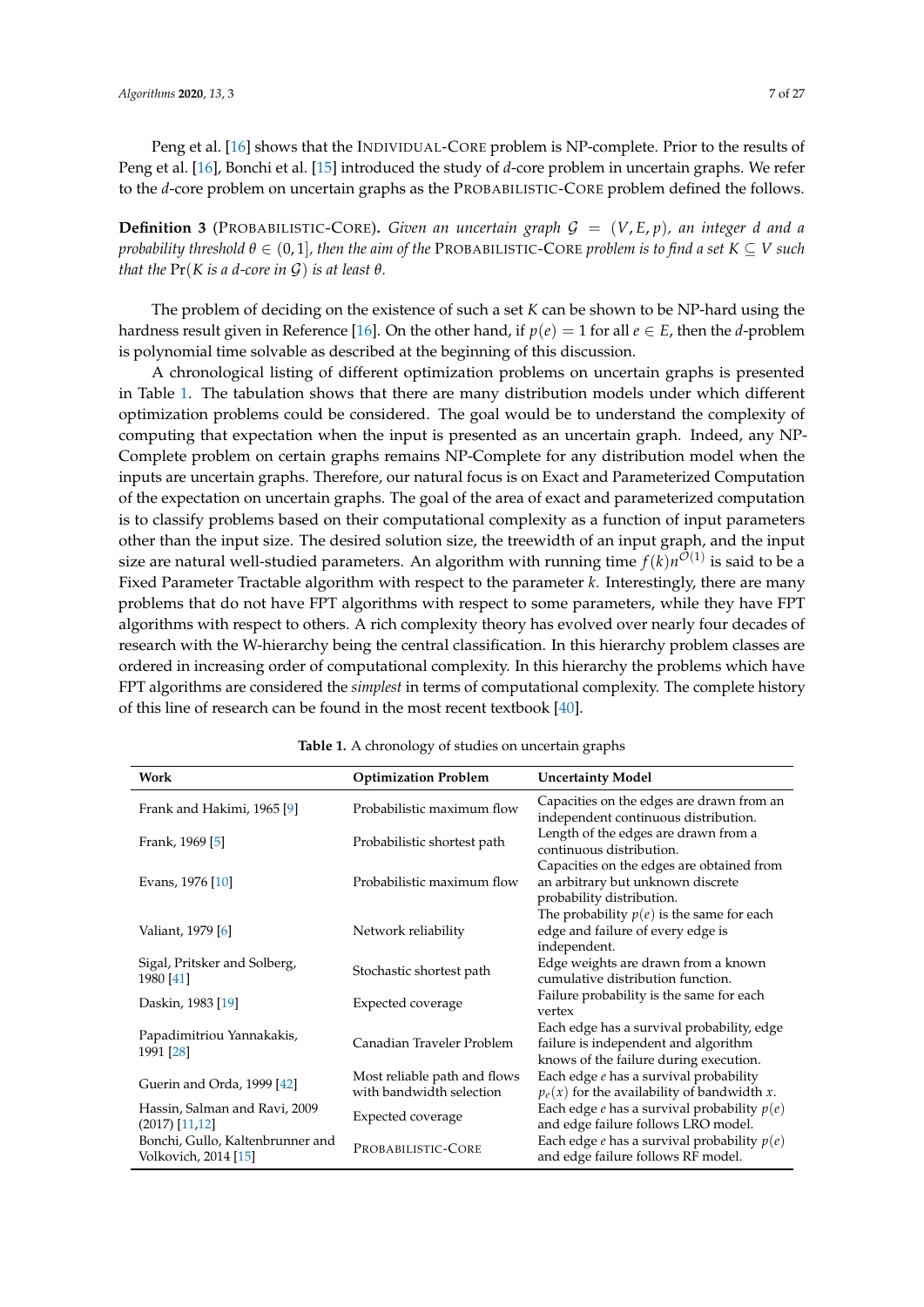Given our focus on exact and parameterized algorithms, we think that it should be possible to classify problems based on the hardness of efficiently computing the expectation over different distribution models. One of the contributions of this paper is to collect many of the known algorithmic results on uncertain graphs and the different distribution models for which results have been obtained. Our focus is on uncertain graph optimization problems on the LRO and RF distribution models, and these models have been the focus of many previous results in the literature. Our results add to the knowledge about these two models and are among the first parameterized algorithms on uncertain graphs. They also give an increased understanding of how treewidth of uncertain graphs can be used along with the structure of the distribution models to compute the expectation in time parameterized by the treewidth. Finally, the motivation for the choice of these two models is that the number of possible worlds with non-zero probability under the LRO model is equal to the number of edges *m*, while the number of possible worlds under the RF model is an exponential in *m*, which is the maximum number of possible worlds. We define the different distribution models listed in Section 1.1 in detail and some of their properties are identified from relationships between the models in Section 2.

Our first case study on parameterized algorithms under the RF model is on maximizing expected coverage in uncertain graphs. The starting point of our work is the reduction of the MAX-EXP-COVER-LRO problem to the MAX-WEIGHTED-*k*-LEAF-INDUCED-SUBTREE problem, which can be solved in polynomial time [11,12]. The reduction was from maximizing the expectation coverage to maximizing the total weight of a combinatorial parameter. However, the reduction does not work for the MAX-EXP-COVER-1-LRO, as the problem is at least as hard as budgeted dominating set. In the case when the graph has bounded treewidth, we were able to show in a previous work [13] that MAX-EXP-COVER-1-LRO has an FPT algorithm parameterized by treewidth. The dynamic programming algorithm depends on properties specific to the LRO distribution model. On the other hand, the status of the question is unclear when the distribution model is the RF model. We address this by presenting a DP algorithm for the MAX-EXP-COVER-1-RF problem in Section 4, which is an FPT algorithm parameterized by the product of the treewidth and max-degree of the input graph.

The second case study on parameterized algorithms under the RF model is on finding a *d*-core in uncertain graphs. In Section 5, we consider the PROBABILISTIC-CORE problem, and design a polynomial time algorithm for the LRO distribution model. For the RF distribution model, we observe that the PROBABILISTIC-CORE problem is W[1]-hard for the parameter *d*, where *d* is the minimum degree of the core. Then we design a DP algorithm, which is an FPT algorithm for PROBABILISTIC-CORE with respect to treewidth as the parameter.

Essentially in both the case studies, given an uncertain graph under the RF model, the DP uses the tree decomposition to efficiently compute the expected value, which is expressed as a weighted summation over the exponentially many possible worlds.

## **2. Distribution Models for Uncertain Graphs**

As mentioned in Section 1.1, a distribution model along with an uncertain graph  $G =$  $(V, E, p)$  uniquely describes the probability distribution on the possible worlds. We describe the distribution model by describing a corresponding sampling procedure on the edges of  $G =$  $(V, E, p)$ . This formalism standardizes the nomenclature of optimization problems on uncertain graphs. For example, for the coverage problems on uncertain graphs, the problem names MAX-EXP-COVER-1-LRO and MAX-EXP-COVER-1-RF clearly state the distribution model and the radius of coverage relevant for the problem. An instance of each of these problems is an uncertain graph  $G = (V, E, p)$  and an integer  $k \ge 1$ . In this section, we present an edge sampling procedure from a given uncertain graph  $\mathcal{G} = (V, E, p)$  corresponding to a distribution model on  $\mathcal{G}$ . The outcome of a sampling procedure is a possible world, which is an edge subgraph *H* of the graph  $G = (V, E)$ . An edge  $e \in E(H)$  is called a *survived edge* and an edge  $e \in E \setminus E(H)$  is called a *failed edge*. We also present some new observations regarding the different distribution models.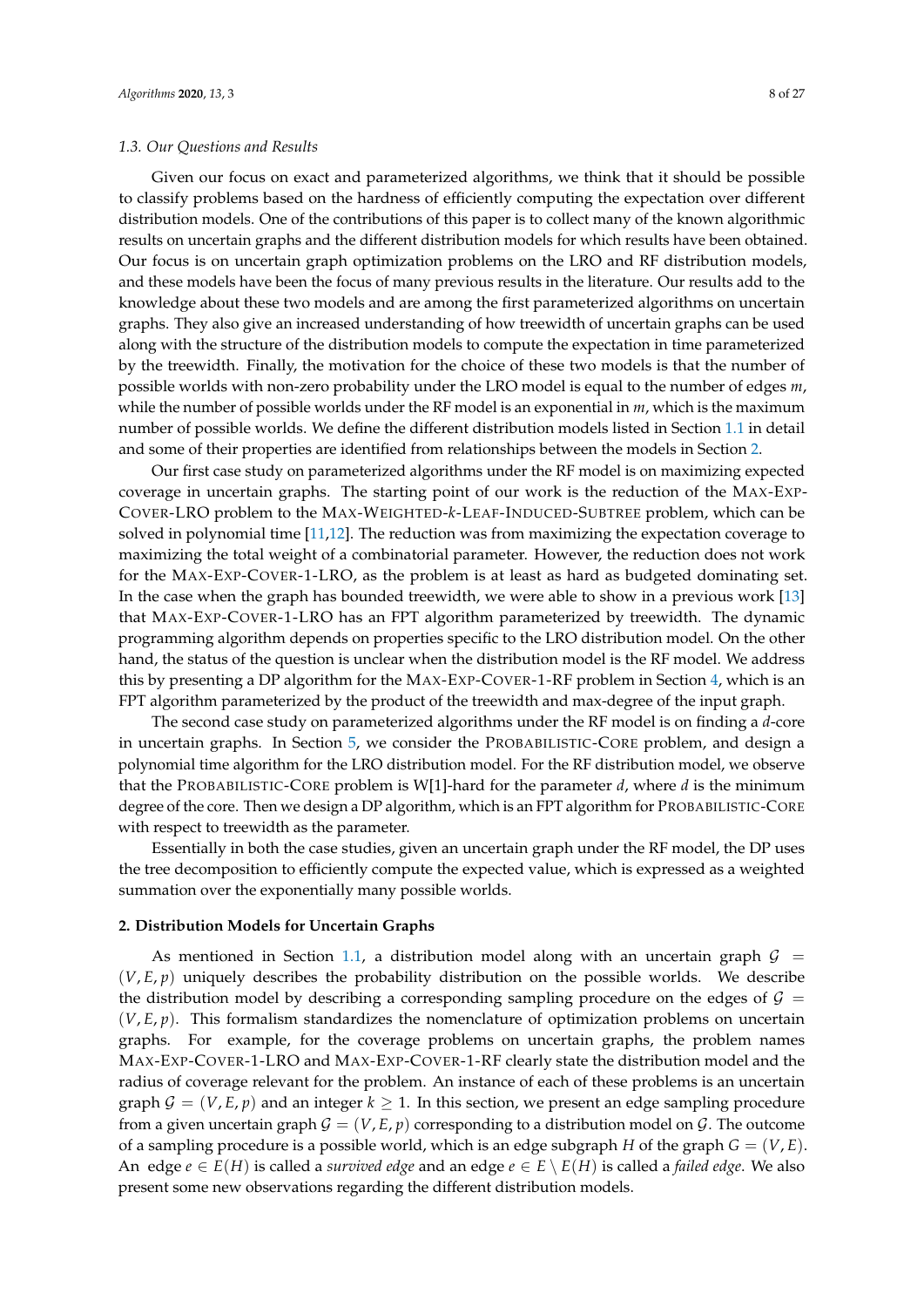### *2.1. Random Failure Model*

Random Failure (RF) model is the most natural distribution model. In this sampling procedure, an edge  $e \in E$  is selected with probability  $p(e)$  independent of the outcome of every other edge in *E*. Thus, each edge subgraph of *G* is a possible world and for an edge subgraph *H*, the probability that *H* is the outcome of the sampling procedure is denoted by *P*(*H*) which is given by the equation  $P(H) = \prod_{e \in E_H} p(e) \prod_{e \in E \setminus E_H} (1 - p(e)).$ 

## *2.2. Independent Cascade Model*

The sampling procedure to define the Independent Cascade (IC) model is very naturally described by a diffusion process which proceeds in rounds. The process is as defined in Reference [14]. The diffusion process starts after round 0. In round 0,  $A_0$  is a non-empty set of vertices and these are called *active* vertices. The process maintains a set of edges  $A_t$  after round  $t \geq 0$ . The vertices in *A<sup>t</sup>* are said to be active. The sampling process is as follows. If a vertex *v* is in *At*−1, then it remains active in round *t* also, that is  $v \in A_t$ . The diffusion process in round  $t + 1$  is as follows: If  $v$  is in  $A_t \setminus A_{t-1}$ , that is *v* first becomes active after round  $t-1$ , then consider each edge  $e = uv$  such that *u* is not in  $A_t$ . Each such edge  $e$  is sampled with probability  $p(e)$  independent of the other outcomes. If  $e = uv$  is selected (that is, it survives), then *u* is added to  $A_{t+1}$ . We reiterate that the edges incident on *v* will not be sampled in subsequent rounds. The sampling procedure terminates in not more than |*E*| rounds. The outcome of this sampling procedure is the edge subgraph formed by a set of those edges which were selected when the first end point of the edge becomes active. Kempe et al. [14] showed that for any edge subgraph *H* of  $G = (V, E)$ , the probability that *H* is the outcome is given by  $P(H) = \prod_{e \in E(H)} p(e) \prod_{e \in E \setminus E(H)} (1 - p(e)).$ 

## **Observation 1.** For an uncertain graph  $\mathcal{G} = (V, E, p)$  the RF Model and the IC Model are identical.

The next distribution model is a generalization of the RF model and was introduced by Gunnec and Salman [43].

#### *2.3. Set-Based Dependency (SBD) Model*

The uncertain graph  $G = (V, E, p)$  satisfies the additional properties that *E* is partitioned into  ${E_1, E_2, \ldots, E_t}$  of *E*, for some  $t \geq 1$ . Further, *p* satisfies the property that for any two edges  $e_1$  and  $e_2$ that belong to the same part in the partition,  $p(e_1) \neq p(e_2)$ . Typically, this partition is a fixed partition of *E* coming from the domain where the edge failures occur according to the SBD model. The sampling procedure definition of the SBD model is as follows: the edge sets are considered in order from *E*<sup>1</sup> to  $E_t$ , and for  $1 \le i < j \le t$ , the edges in the set  $E_i$  are considered before the edges in the set  $E_j$ . For each  $1 \leq i \leq t$ , the edges in  $E_i$  are considered in decreasing order of the value p. For each  $1 \leq i \leq t$ , when an edge  $e \in E_i$  is considered, it is sampled with probability  $p(e)$  independent of the outcome of the previous samples. If the outcome selects the edge *e* (that is, if *e* survives), then the next edge in *E<sup>i</sup>* is considered. Otherwise, all the remaining edges of  $E_i$  that are to be considered after  $e$ , are considered to have failed, and the set  $E_{i+1}$  is considered. The procedure terminates after considering  $E_1, \ldots, E_t$ . The edge subgraph consisting of the selected edges (survived edges) is the outcome of this sampling procedure. The number of possible worlds that have a non-zero probability of being an outcome of the sampling procedure is  $\prod_{i=1}^{t}(|E_i|+1)$ . To summarize, under the SBD model, for each  $1 \leq i \leq t$ , the survival of an edge  $e$  in a set  $E_i$  implies that every edge  $e' \in E_i$  with a greater survival probability than that of *e* would have survived. Further, the edge samples of edges in two different sets are mutually independent. As a consequence of this, we have the following observation.

**Observation 2.** The RF model on an uncertain graph  $\mathcal{G} = (V, E, p)$  is identical to the SBD model on  $\mathcal G$  and  $E$ *is partitioned into m sets each containing an edge of E.*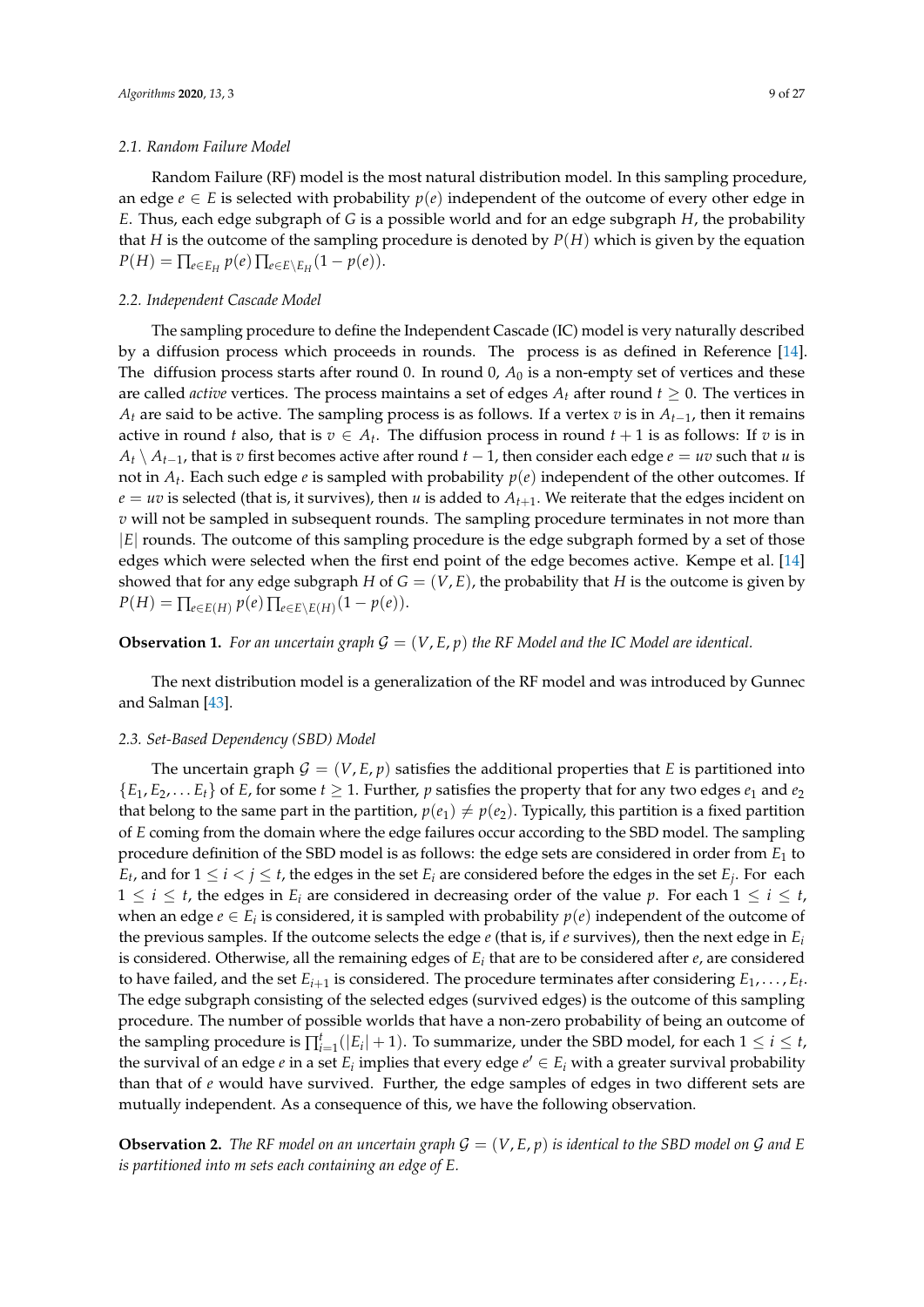### *2.4. Linear Reliable Ordering (LRO) Model*

The case when the partition of *E* consists of only one set, the SBD model is called the Linear Reliability Ordering (LRO) model introduced by Hassin et al. [11]. Let  $p(e_m) < p(e_{m-1}) < \ldots <$  $p(e_2) < p(e_1)$ . Then, under the LRO model it follows that for each  $j > i$ ,  $Pr(e_j \text{ fails } | e_i \text{ fails }) = 1$ . Further, the possible worlds is the set of  $m + 1$  graphs  $\{G_0, \ldots, G_m\}$  where  $E(G_0) = \emptyset$ ,  $E(G_m) = E$ , and for each  $0 \le i \le m-1$ ,  $E(G_{i+1}) = E(G_i) \cup \{e_{i+1}\}$ . The following lemma shown by Hassin et al. [11] regarding the probability distribution on the possible worlds uniquely defined by the LRO model.

**Lemma 1** (Hassin et al.[11]). For  $0 \le i \le m$ , the probability of the possible world  $G_i$  is given by

$$
P(G_i) = \begin{cases} 1 - p(e_1) & \text{if } i = 0 \\ p(e_i) - p(e_{i+1}) & \text{if } 1 \le i < m \\ p(e_m) & \text{if } i = m. \end{cases}
$$

Coming back to the SBD model, on the uncertain graph  $G = (V, E, p)$  and *E* partitioned into  ${E_1, E_2, \ldots, E_\ell}$  for some  $\ell \geq 1$ , the probability of an outcome *H* under the SBD model naturally follows from Lemma 1. The idea is to consider an outcome of the SBD model as  $\ell$  independent samples from the LRO model on the uncertain graphs  $(V, E_1, p_1)$ ,  $(V, E_2, p_2)$ , . . . ,  $(V, E_\ell, p_\ell)$ , where for each  $1 \leq i \leq \ell$ ,  $p_i$  is the function  $p$  restricted to  $E_i$ .

This completes our description of the distribution models known in the literature. We next present two dynamic programming algorithms on the input uncertain graph  $G = (V, E, p)$ , when the graph  $G = (V, E)$  is presented as a nice tree decomposition. The algorithms compute an expectation under the RF model and have worse running times than that of corresponding algorithms for computing the expectation under the LRO model.

#### **3. Definitions Related to Graphs**

Every graph we consider in this work are simple undirected graphs unless. A graph  $G = (V, E)$  is an undirected graph with vertex set *V* and edge set *E*. We denote the number of vertices and edges by *n* and *m*, respectively. For a vertex  $v \in V$ ,  $N(v)$  denotes the set of neighbors of *v* and  $N[v] = N(v) \cup \{v\}$ is the closed neighborhood of *v*. For each vertex  $v \in V$ ,  $deg_G(v)$  denote the degree of the vertex *v* in *G*. When *G* is clear in the context  $deg(v)$  is used. The maximum degree of the graph *G*, denoted by  $\Delta(G)$ , and the minimum degree of the graph *G*, denoted by  $\delta(G)$ , are the maximum and minimum degree of its vertices. When *G* is clear in the context ∆ and *δ* is used. Other than this, we follow the standard graph theoretic terminologies from Reference [44]. We define some special notations for the uncertain graphs as follows. Given a vertex  $v \in V$ , let  $E(v) \subseteq E$  denote the set of all edges incident on *v*. Given a subset of vertices  $C \subseteq V$ , let  $E(C) = \bigcup_{v \in C} E(v)$  denote the edge set of the vertex-induced uncertain subgraph  $\mathcal{G}[C]$ . Similarly, given an edge set  $F \subseteq E$ , let  $V(F) = \bigcup_{e=uv \in F} \{u, v\}$  denote the vertex set of the edge-induced uncertain graph  $\mathcal{G}[F]$ .

We study the parameterized complexity of the coverage problems and *k*-core problem on uncertain graphs. We follow the standard parameterized complexity terminologies from Reference [40]. We define the parameter treewidth that will be relevant to our discussion.

**Definition 4** (Tree Decomposition [45,46])**.** *A tree decomposition of a graph G is a pair* (*X*, *H*) *such that H is a tree and*  $X = \{X_i \subseteq V : i \in H\}$ *. For each node*  $i \in H$ *,*  $X_i$  *<i>is referred to as* bag *of i. The following three conditions hold for a tree decomposition* (*X*, *H*) *of the graph G.*

- *(a)* For each vertex  $v \in V$ , there is a node  $i \in H$  such that  $v \in X_i$ .
- *(b)* For each edge  $uv \in E$ , there is a node  $i \in H$  such that  $u, v \in X_i$ .
- *(c)* For each vertex  $v \in V$ , the induced subtree of the nodes in H that contains v is connected.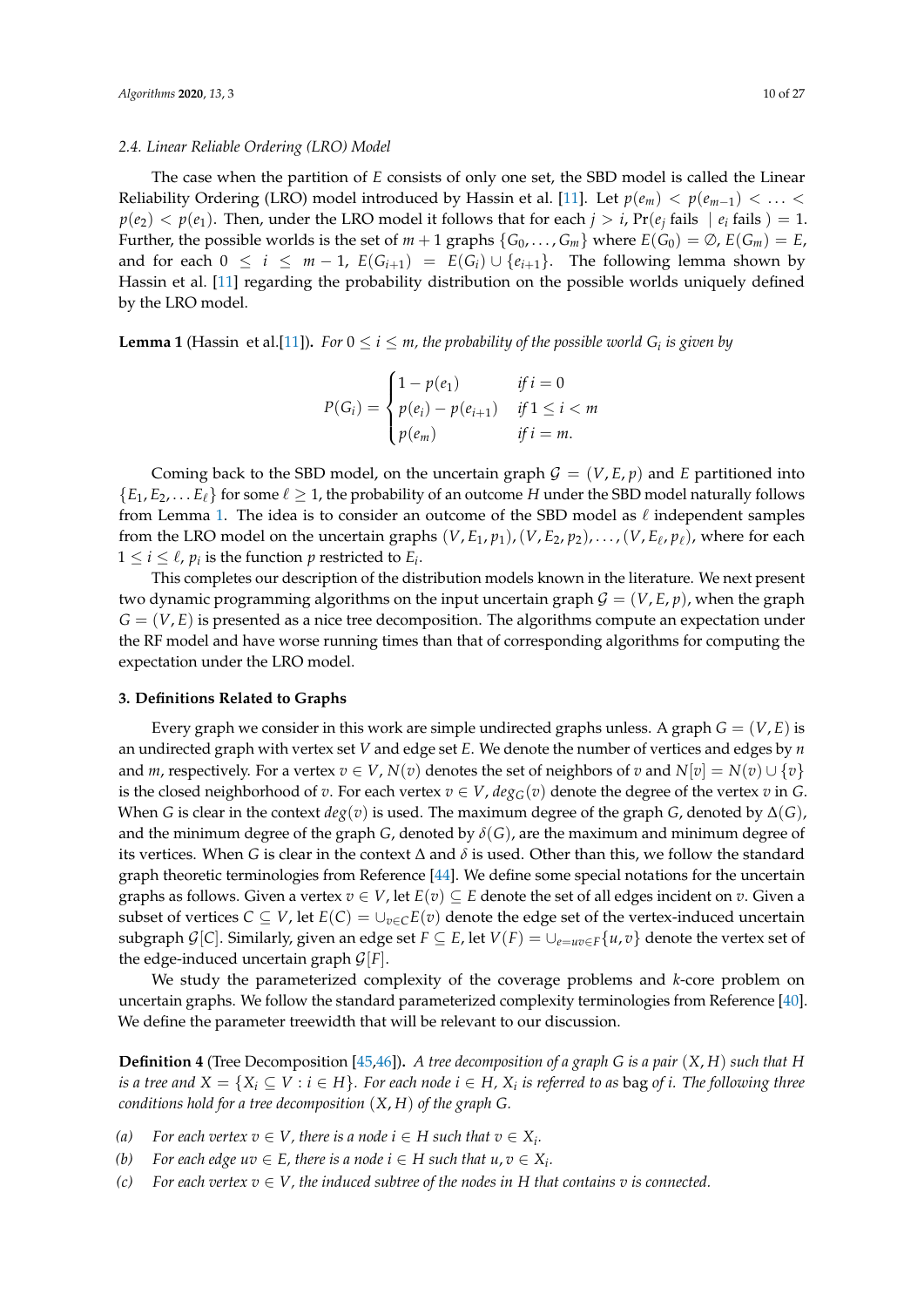The *width* of a tree decomposition is the  $\max_{i \in H} (|X_i| - 1)$ . The *treewidth* of a graph, denoted by *tw*, is the minimum width over all possible tree decompositions of *G*. An example of a tree decomposition is illustrated in Figure 2. For our algorithm, we require a special kind of decomposition, called the *nice tree decomposition* which we define below.



**Figure 2.** (**a**) A graph with 9 vertices; (**b**) An optimal tree decomposition with treewidth 3.

**Definition 5** (Nice tree decomposition [46])**.** *A* nice tree decomposition *is a tree decomposition, rooted by a node r with*  $X_r = \emptyset$  *and each node in the tree decomposition is one of the following four type of nodes.* 

- *1.* **Leaf node.** *A node i*  $\in$  *H with no child and*  $X_i = \emptyset$ *.*
- *2.* **Introduce node.** *A node i* ∈ *H* with one child *j* such that  $X_i = X_j \cup \{v\}$  for some  $v \notin X_j$ .
- *3.* **Forget node.** *A node i* ∈ *H* with one child j such that  $X_i = X_j \setminus \{v\}$  for some  $v \in X_j$ .
- *4.* **Join node.** *A node i* ∈ *H* with two children *j* and *g* such that  $X_i = X_j = X_g$ .

An example of four types of nodes is illustrated in Figure 3. Given a tree decomposition (*X*, *H*) of a graph *G* with width *k*, a nice tree decomposition  $(X', H')$  with same width and  $\mathcal{O}(nk)$  nodes can be computed in time  $\mathcal{O}(nk^2)$  [46]. Hereafter, we will assume that the tree decompositions considered are nice. For each node  $i \in H$ , let  $H_i$  denote the subtree rooted at  $i$ . Let  $n_i = |X_i|$ . Let  $X_i^+$  be the set of all vertices in the bag of nodes in the subtree *H<sup>i</sup>* .

$$
X_i^+ = \begin{cases} X_i & \text{if } i \text{ is a leaf node} \\ X_i \cup \bigcup_{j \in ch(i)} X_j^+ & \text{if } i \text{ is a non-leaf node,} \end{cases}
$$

where *ch*(*i*) is the set of all children of *i* in *H*. We use *j* and *k* to denote the two children of a join node *i* in *H*. Further, *j* denotes the left child, and *g* denotes the right child. In case *i* has only one child, as in the case of introduce and forget nodes, only the left child *j* is well-defined and *g* does not exist. In this case,  $X_g^+$  is taken to be the empty set. We refer to Reference [40] for a thorough introduction to treewidth and its algorithmic properties.



**Figure 3.** An example of leaf (**a**), introduce (**b**), forget (**c**) and join (**d**) nodes. Directed edges denote child to parent link.

## **4. Max-Exp-Cover-1-RF Problem is FPT by** (**Treewidth** · **∆)**

An instance of MAX-EXP-COVER-1-RF consists of a tuple  $\langle G, w, k \rangle$  where  $G = (V, E, p)$  is an uncertain graph, *w* is a function that assigns weight *w*(*v*) to each vertex *v*, and *k* is the budget. The goal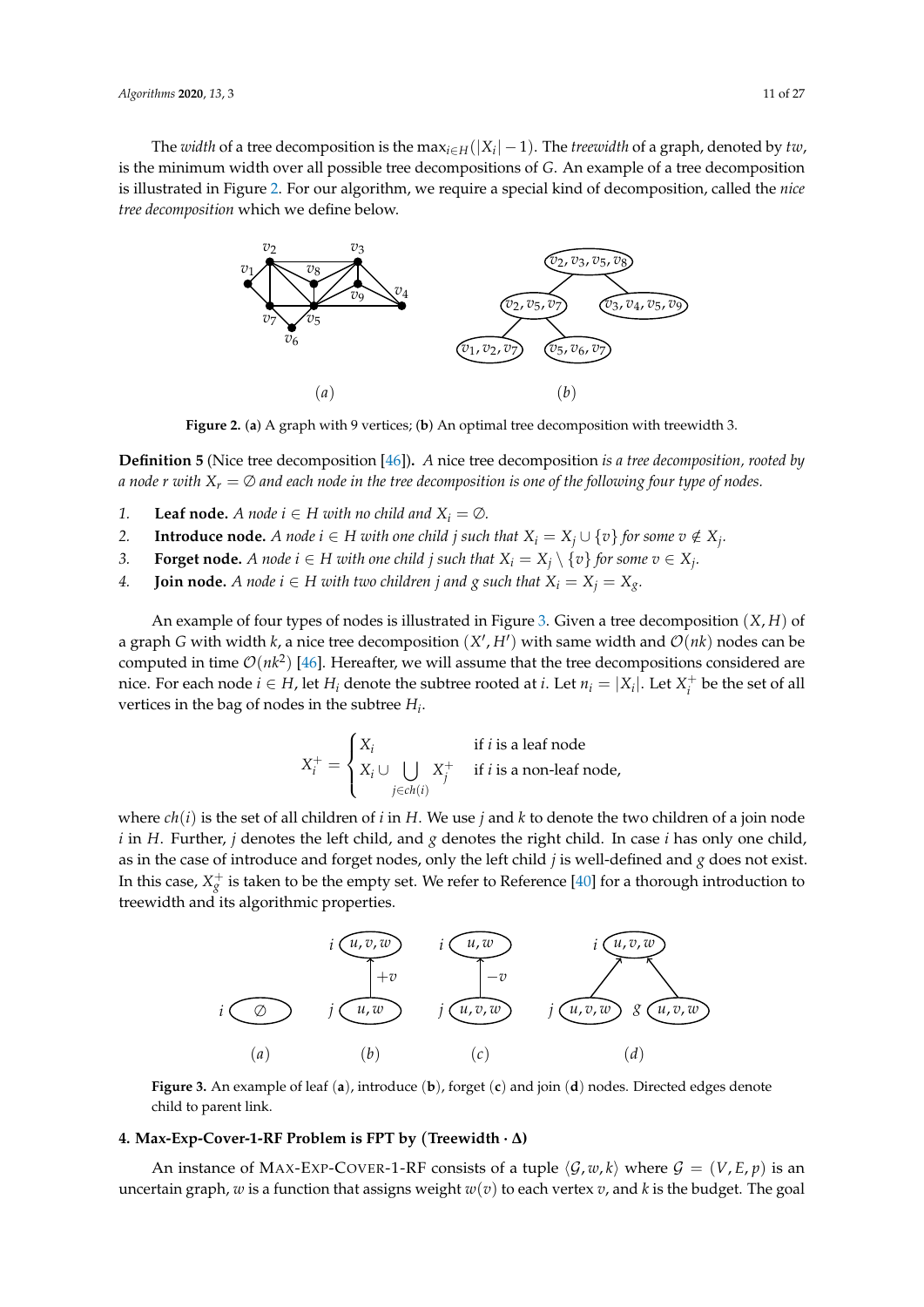is to find a set *S*  $\subseteq$  *V* such that  $|S| \le k$  and the expected total weight of the vertices dominated by *S* is maximized. The expectation is computed over the probability distribution uniquely defined on the possible worlds by the RF model. We introduce the function C which we refer to as the *coverage* function. The two arguments of the coverage function are subsets *T* and *S* of the vertex set *V*, and the value  $C(T, S)$  is the expected coverage of *T* by *S*, where the expectation is computed over the possible worlds. For any subsets  $S, T \subseteq V$ , the *Coverage* of *T* by *S*, denoted by  $C(T, S)$ , is  $\sum C(v, S)$ . For a *v*∈*T*

vertex  $v \in V$  and  $S \subseteq V$ , the expected coverage of  $v$  by the set  $S$ , denoted by  $\mathcal{C}(v,S)$ , is given by

$$
C(v, S) = \begin{cases} w(v) & \text{if } v \in S \\ w(v) \Big( 1 - \prod_{u \in S \cap N(v)} (1 - p_{uv}) \Big) & \text{otherwise.} \end{cases}
$$
 (1)

Note that if a set is a singleton set, then we abuse notation a little and write the element instead of the set.

Our algorithm for the MAX-EXP-COVER-1-RF follows the classical bottom-up approach for dynamic programming based on the nice tree decomposition. We compute a certain number of candidate solutions for the subproblem at each node  $i \in H$ , using only the candidate solution values maintained in the children of *i*. At each node  $i \in H$ , we have  $(5 \cdot 2^{\Delta})^{n_i}$  candidate solutions which are stored in a table denoted by *T<sup>i</sup>* . The final optimal solution is obtained from the solutions stored in *T<sup>r</sup>* at the root node *r* of *H*. At any node *i* in *H*, the expected coverage of a vertex  $u \in X_i$  by a set *S* in the subproblem at node *i* in *H* is computed by decomposing  $N(u) \cap S$  carefully to avoid over-counting. Towards this end, we introduce notation for the coverage conditioned on the event that some edges have failed. We denote this event by a function *f* and call this the *surviving neighbors* (SN) function. The SN-function  $f: V \to 2^V$  has the property that for each  $u \in V$ ,  $f(u) \subseteq N(u)$ . In other words, we are interested in the expected coverage conditioned on the event that for each  $u \in V$ , all the edges to vertices in  $N(u) \setminus f(u)$  have failed.

**Definition 6.** Let u be a vertex and  $S \subseteq V$  be a set and f be an SN-function such that  $S \cap f(u) = S \cap N(u)$ . *The conditional coverage of u by S restricted by f is defined to be*

$$
C_f(u, S) = \Big(\prod_{v \in N(u) \setminus f(u)} (1 - p(uv))\Big) C(u, S \cap f(u))
$$

 $E$ xtending this definition to sets, for any two vertex sets T , S , we define  $\mathcal{C}_f(T,S) = \sum_{i=1}^n \mathcal{C}_f(T,S)$ *u*∈*T*  $\mathcal{C}_f(u, S)$ .

For each  $u \in V$  ,  $\mathcal{C}_f(u, S)$  is the expected coverage of  $u$  by  $S \cap f(u)$  conditioned on the event that  $u$ is not covered by any vertex from the set  $N(u) \setminus f(u)$ . Further,  $\mathcal{C}_f(u, S)$  is the product of  $w(u)$  and the probability of sampling a subgraph  $G' \subseteq G$  in which *u* has a neighbor in  $S \cap N(u)$  and no neighbor from  $N(u) \setminus f(u)$ . We refer to  $\mathcal{C}_f(u, S)$  as the conditional coverage of  $u$  by  $S$  (we leave out the phrase *restricted by f*).

**Lemma 2.** Let  $u \in V$  and  $X, Y \subseteq V$  such that  $X \cap Y = \emptyset$ , and consider an SN-function f such that  $f(u) = N(u) \setminus X$ . Then  $C(u, X \cup Y) = C(u, X) + C_f(u, Y)$ .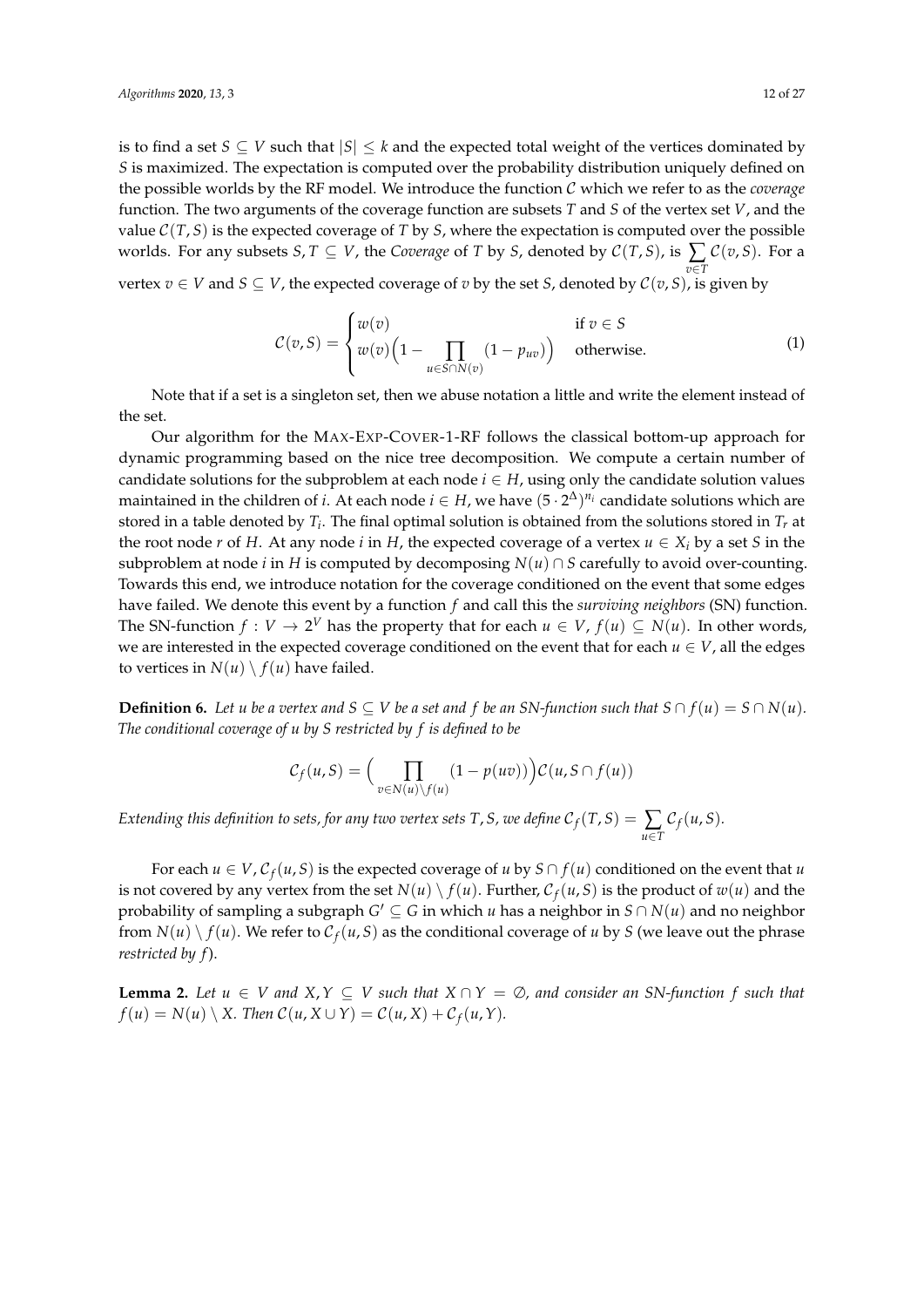**Proof.**

$$
C(u, X \cup Y) = w(u) \Big( 1 - \prod_{v \in (X \cup Y) \cap N(u)} (1 - p(uv)) \Big)
$$
  
=  $w(u) \Big( 1 - \prod_{v \in X \cap N(u)} (1 - p(uv)) \cdot \prod_{v \in Y \cap N(u)} (1 - p(uv)) \Big)$   
=  $w(u) \Big( \Big( 1 - \prod_{v \in X \cap N(u)} (1 - p(uv)) \Big) + \prod_{v \in X \cap N(u)} (1 - p(uv)) \Big( 1 - \prod_{v \in Y \cap N(u)} (1 - p(uv)) \Big)$   
=  $C(u, X) + \prod_{v \in X \cap N(u)} (1 - p(uv)) C(u, Y)$   
=  $C(u, X) + C_f(u, Y)$ 

Hence the proof.  $\square$ 

## *4.1. Recursive Formulation of the Value of a Solution*

Let  $S \subseteq V$  be a set of size *k* for the MAX-EXP-COVER-1-RF problem in  $\mathcal{G}$ . We now present a recursive formulation to compute the expected coverage of *V* by *S*. Throughout this section *S* denotes this set of size *k*. Let *i* be a node in *H*. Let *j* and *g* be the children of *i*. In case *i* is either introduce node or forget node, then *g* is considered to be a null node with  $X_g = X_g^+ = \emptyset$ . In node *i*, let  $A = S \cap X_i$ ,  $S_i = S \cap X_i^+$  and  $Z_i = S_i \setminus A$ . Let  $\hat{Z} = S \setminus S_i$ . For the solution  $S$ , the set  $X_i$  can be partitioned into five sets  $(A, C, L, R, B)$  as follows.

> *A* = { $u \in X_i \cap S$ }  $C = \{u \in X_i \setminus A \mid u \in N(A) \setminus N(Z_i)\},\$  in other words, *C* satisfies  $C(C, Z_i) = 0$  $L = \{u \in X_i \setminus A \mid u \in N(Z_i) \setminus N(Z_g)\},\$  in other words, *L* satisfies  $C(L, Z_g) = 0$  $R = \{u \in X_i \setminus A \mid u \in N(Z_g \setminus N(Z_j))\}$ , in other words, *R* satisfies  $C(R, Z_j) = 0$  $B = \{u \in X_i \setminus A \mid u \in N(Z_i) \cap N(Z_{\varrho})\}.$

Further, for the solution *S*, define the SN-function  $f: X_i^+ \to 2^V$  as follows:

$$
f(u) = N(u) \setminus \{v \in N(u) \mid v \in \hat{Z}\}, \text{if } u \in X_i
$$
  
=  $N(u), \text{if } u \in X_i^+ \setminus X_i$ 

**Note:** *f* is dependent on *S* and *i* and wherever *f* is used, it must be used as per the definition at the corresponding node in the tree decomposition.

Let *S* ⊆ *V* be a subset of size *k*, *i* be a node in *H* in the nice tree decomposition, *f* be the SN-function for  $X_i^+$  defined using *S*, P =  $(A, C, L, R, B)$  be a partition of  $X_i$ , and  $S_i$ ,  $Z_i$  and  $\hat{Z}$  be as defined above. The following two lemmas are useful in setting up a recursive definition of  $C(V, S)$  and a bottom-up evaluation of the recurrence.

**Lemma 3.**  $C(V, S) = C(V \setminus X_i^+, \hat{Z} \cup A) + C(X_i \setminus A, \hat{Z}) + C_f(X_i^+, S_i).$ 

**Proof.** The expected coverage of *V* by the set *S* is given by  $C(V, S) = C(V \setminus X_i^+, S) + C(X_i, S) + C(Y_i, S)$  $\mathcal{C}(X_i^+ \setminus X_i, S)$ . Since  $V$  is partitioned into three disjoint sets  $X_i$ ,  $X_i^+ \setminus X_i$ , and  $V \setminus X_i^+$ , we get

$$
C(V, S) = C(V \setminus X_i^+, \hat{Z} \cup A) + C(X_i \setminus A, \hat{Z} \cup S_i) + C(A, S) + C(X_i^+ \setminus X_i, S_i).
$$

By applying Lemma 2 to  $C(X_i \setminus A, \hat{Z} \cup S_i)$ , it follows that

$$
C(V, S) = C(V \setminus X_i^+, \hat{Z} \cup A) + C(X_i \setminus A, \hat{Z}) + C_f(X_i \setminus A, S_i) + C(A, S) + C(X_i^+ \setminus X_i, S_i).
$$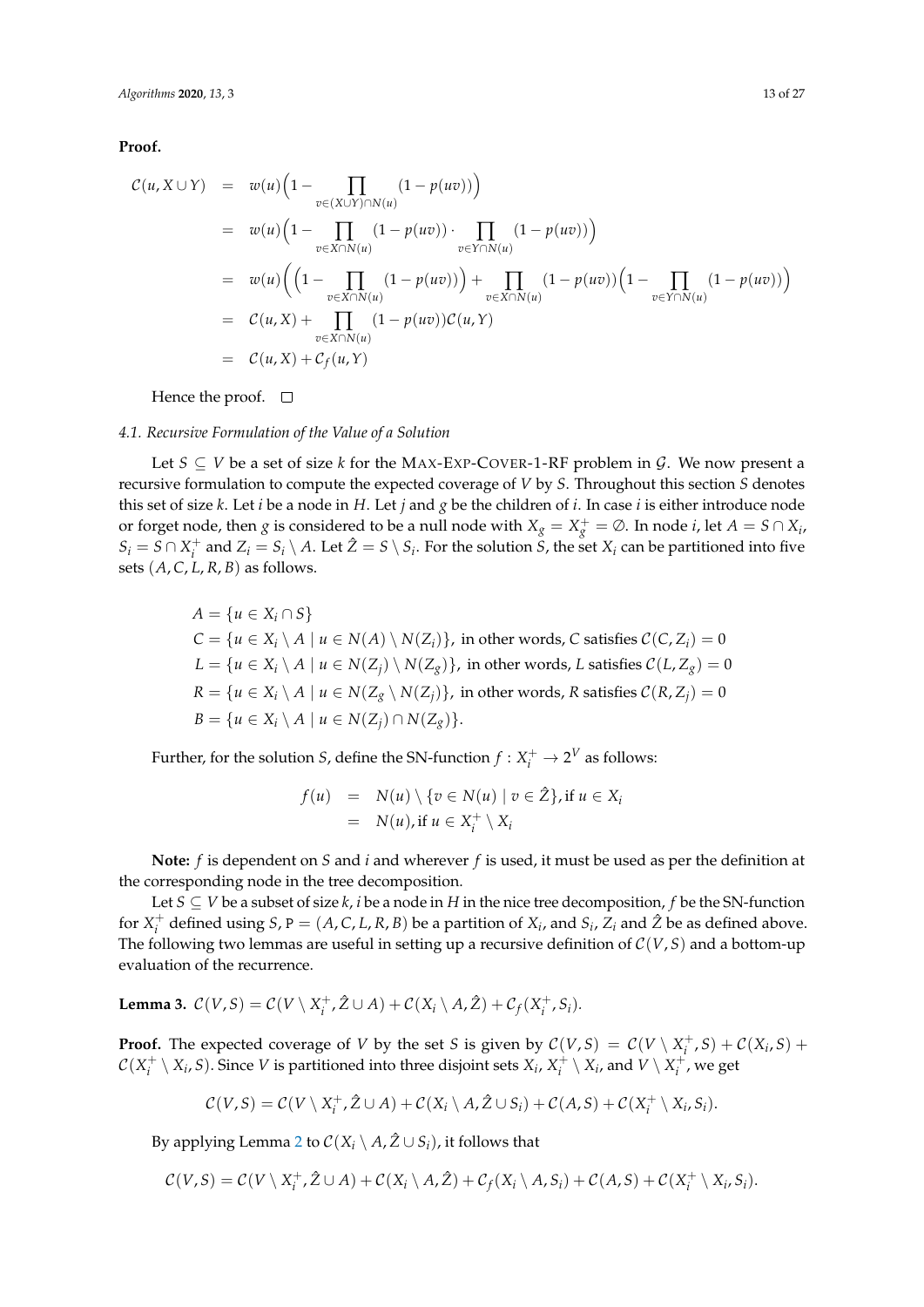Further,  $C(A, S_i) = C(A, S)$ , since  $C(A, S_i) = C(A, S) = \sum_{v \in A} w(v)$ , it follows that

$$
C(V, S) = C(V \setminus X_i^+, \hat{Z} \cup A) + C(X_i \setminus A, \hat{Z}) + C_f(X_i \setminus A, S_i) + C(A, S_i) + C(X_i^+ \setminus X_i, S_i).
$$

By the definition of f and  $C_f$ ,  $C_f(X_i \setminus A, S_i) + C(A, S_i) + C(X_i^+ \setminus X_i, S_i) = C_f(X_i^+, S_i)$ . Therefore we get  $C(V, S) = C(V \setminus X_i^{\perp}, \hat{Z} \cup A) + C(X_i, \hat{Z}) + C_f(X_i^+, S_i)$ . Hence the lemma.

As a corollary it follows that  $C(V, S) = C_f(X_r^+, S_r)$ . Recall that  $X_r = \emptyset$ ,  $S_r = S$  and  $f$  is such that *f*(*u*) = *N*(*u*) for all *u* ∈ *X*<sup> $+$ </sup>. We now show that for each node *i* ∈ *H*,  $\mathcal{C}_f(X_i^+, S_i)$  can be written in terms of the appropriate sub-problems in children *j* and *g* of the node *i*.

### **Lemma 4.**

$$
C_f(X_i^+, S_i) = w(A) + C_f(C, A) + C_f(L, A \cup Z_j) + C_f(R, A \cup Z_g) + C_f(B, S_i) + C(X_i^+ \setminus X_i, S_i).
$$

**Proof.** By definition, the expected coverage of  $X_i^+$  by  $S_i$  restricted by  $f$  is given by the following equations.

$$
C_f(X_i^+, S_i) = C_f(X_i, S_i) + C_f(X_i^+ \setminus X_i, S_i)
$$
  
=  $w(A) + C_f(C, S_i) + C_f(L, S_i) + C_f(R, S_i) + C_f(B, S_i) + C(X_i^+ \setminus X_i, S_i)$   
=  $w(A) + C_f(C, A) + C_f(L, A \cup Z_j) + C_f(R, A \cup Z_g) + C_f(B, S_i)$   
+  $C(X_i^+ \setminus X_i, S_i)$ 

The second equation follows from the first due to the definition of the partition  $P = (A, C, L, R, B)$ , and the fact that for all  $u \in X_i^+ \setminus X_i$ ,  $f(u) = N(u)$ . The third equation follows from the second due to the fact that  $C_f(L,S_i)=C_f(L,A\cup Z_j)$  and  $C_f(R,S_i)=C_f(R,A\cup Z_g)$ , since L and R are sets for which  $\mathcal{C}(L, Z_g) = \mathcal{C}(R, Z_i) = 0.$ 

Lemmas 3 and 4 show that the expected coverage of a set *S* of size *k* can be computed in a bottom-up manner over the nice tree decomposition. Further, at a node  $i \in H$  the expected coverage of  $X_i^+$  by a *S* is  $C(X_i, \hat{Z}) + C_f(X_i^+, S_i)$ , where *f* is uniquely determined by *S*, *i* and the tree decomposition. Also,  $\mathcal{C}_f(X_i^+, S_i)$  is decomposed into six terms based on the partition P which is uniquely determined by *S*, *i* and the tree decomposition. Of these six terms, five of them are computed at the node  $i \in H$ , and one term comes from *j* and *g*, which are the children of *i*. Therefore, the search for the optimum *S* of size *k* can be performed in a bottom-up manner by enumerating all possible choices of the 5-way partition of  $X_i$  and all possible choices of the SN-function  $f$  at  $X_i$ . For each candidate partition of  $X_i$  and the SN-function *f*, the optimum  $S_i$  is computed by considering the *compatible* solutions at  $X_j$  and  $X_g$ . This completes the recursive formulation of the expected coverage of a set *S* of size *k*. We next present the bottom-up evaluation of the recurrence to compute the optimum set which is arg max  $C(V, S)$ . |*S*|≤*k*

## *4.2. Bottom-Up Computation of an Optimal Set*

For each node  $i \in H$ , we associate a table  $T_i$ . Each row in the table  $T_i$  is a triple which consists of an integer *b*, a five way partitioning  $P = (A, C, L, R, B)$  of  $X_i$  and an SN-function f defined on *X*<sup>+</sup>. Throughout this section we assume that for vertices  $u \in X_i^+ \setminus X_i$ ,  $f(u) = N(u)$ . The columns corresponding to a row  $(b, P, f)$  is a vertex set  $T_i[b, P, f]$ . Solution and a value  $T_i[b, P, f]$ . Value. Let *S* denote  $T_i[b, P, f]$ . Solution. To define the value  $T_i[b, P, f]$ . Value associated with *S*, consider  $Z = S \setminus A$ , and let  $Z_j = Z \cap (X_j^+ \setminus X_j)$  and  $Z_g = Z \cap (X_g^+ \setminus X_g)$ . Then,  $T_i[b, P, f]$ .Value  $= w(A) + C_f(C, A) + C_f(C, A)$  $\mathcal{C}_f(L,A\cup Z_j)+\mathcal{C}_f(R,A\cup Z_g)+\mathcal{C}_f(B,A\cup Z)+\mathcal{C}(X_i^+\setminus X_i,S).$  The set  $T_i[b,\mathsf{P},f].$ Solution is a set  $S$  of size *b* such that  $S \cap X_i = A$  and the associated value  $T_i[b, P, f]$ . Value is maximized.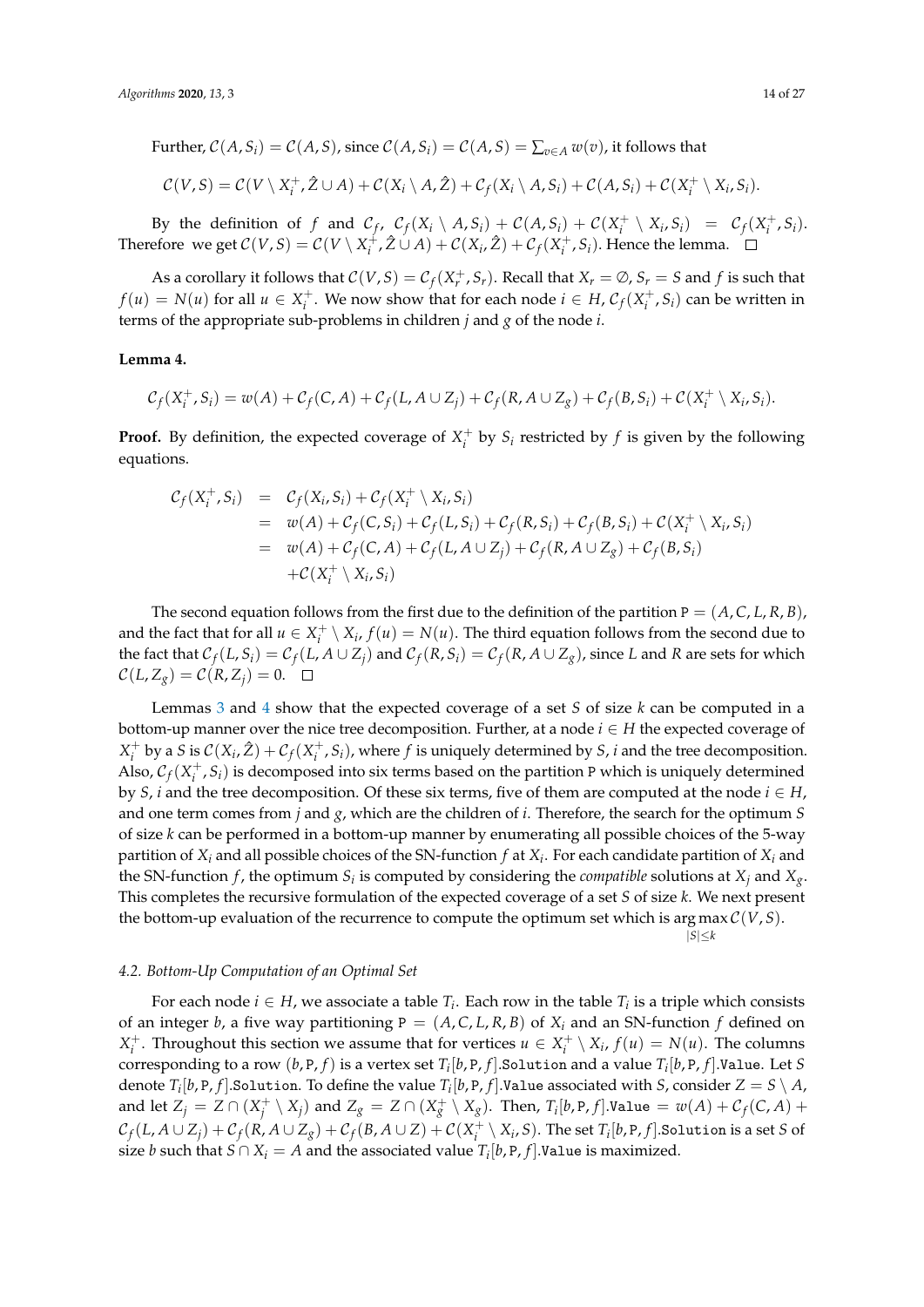**Leaf node.** Let  $i \in H$  be a leaf node with bag  $X_i = \emptyset$ . The only possible five-way partition of an empty set is the set with five empty sets and the budget is  $b = 0$ . The only valid SN-function is  $f : \emptyset \to \emptyset$ . Therefore, the value of the corresponding row in the table is

$$
T_i[b, P, f] = \{ \text{Solution} = \emptyset, \text{Value} = 0 \} \text{ for } b = 0, P = (\emptyset, \emptyset, \emptyset, \emptyset, \emptyset) \text{ and } f : \emptyset \to \emptyset.
$$

It is clear that the empty set is the set that achieves the maximum for the MAX-EXP-COVER-1-RF problem on the empty graph with budget  $b = 0$ . Therefore, at the leaf nodes in *H*, the table  $T_i$  maintains the optimum solution for each row. The time to update an entry is  $\mathcal{O}(1)$ .

**Introduce node.** Let *i* be an introduce node with child *j* such that  $X_i = X_j \cup \{v\}$  for some  $v \notin X_j$ . Let  $0 \le b \le k$  be an integer,  $P = (A, C, L, R, B)$  be a five-way partition of  $X_i$  and  $f$  be the SN-function defined on  $X_i^+$ . The computation of the table entry is split into two cases, depending on whether the vertex *v* belongs to the set *A* in the partition P or not.

1. **Case**  $v \in A$ . Define  $C_v = \{u \in X_i \setminus A \mid v \in N(u) \cap f(u)\}$ . Let  $P_i$  denote the partition of *X*<sub>*j*</sub> obtained by removing vertex *v* from the set *A* of the partition P. Let  $f_j: X_j \to 2^V$  be the SN-function defined as follows:

$$
f_j(u) = \begin{cases} f(u) \setminus \{v\} & \text{if } u \in C_v \\ f(u) & \text{otherwise.} \end{cases}
$$

Then,

$$
T_i[b, P, f]. \text{Solution} = T_j[b - 1, P_j, f_j]. \text{Solution} \cup \{v\}
$$
  

$$
T_i[b, P, f]. \text{Value} = T_j[b - 1, P_j, f_j]. \text{Value} + w(v) + C_f(C_v, v)
$$

2. **Case**  $v \notin A$ . Since  $v$  is in  $X_i$  but not in  $X_j$  it follows that  $N(v) \cap X_i^+ ⊆ X_i$ . Therefore, the coverage of the vertex *v* by the vertices that occur only in  $X_j^+ \setminus X_j$  is zero. Let  $P_j$  be the partition of  $X_j$ obtained by removing the vertex *v* from the appropriate set in the partition P. The SN-function *f<sup>j</sup>* is defined as follows on the set  $X_j^+$ : For  $u \in X_i \setminus \{v\}$ ,  $f_j(u) = f(u)$ .

$$
T_i[b, P, f]. \text{Solution} = T_j[b, P_j, f_j]. \text{Solution}
$$
  

$$
T_i[b, P, f]. \text{Value} = T_j[b, P_j, f_j]. \text{Value} + C_f(v, A)
$$

**Forget node.** Let *i* be a forget node with child *j* such that  $X_i = X_j \setminus \{v\}$  for some  $v \in X_j$ . Let  $0 \le b \le k$  be a budget,  $P = (A, C, L, R, B)$  be a five-way partition of  $X_i$  and f be an SN-function. We consider the following five-way partitions of *X<sup>j</sup>* .

- $P_1 = (A \cup \{v\}, C, L, R, B)$
- $P_2 = (A, C \cup \{v\}, L, R, B)$
- $P_3 = (A, C, L \cup \{v\}, R, B)$
- $P_4 = (A, C, L, R \cup \{v\}, B)$
- $P_5 = (A, C, L, R, B \cup \{v\})$

Let  $f_j$  be the SN-function defined as follows: for  $u \in X_i$ ,  $f_j(u) = f(u)$  and  $f_j(v) = N(v)$ . Let  $P_j = \arg \max T_j[b, P', f_j]$ .Value.  $T_i[b, P, f]$  is defined as follows:  $P' \in \{P_i\}_{i=1}^5$ 

$$
T_i[b, P, f]. \text{Solution} = T_j[b, P_j, f_j]. \text{Solution}
$$
  

$$
T_i[b, P, f]. \text{Value} = T_j[b, P_j, f_j]. \text{Value}
$$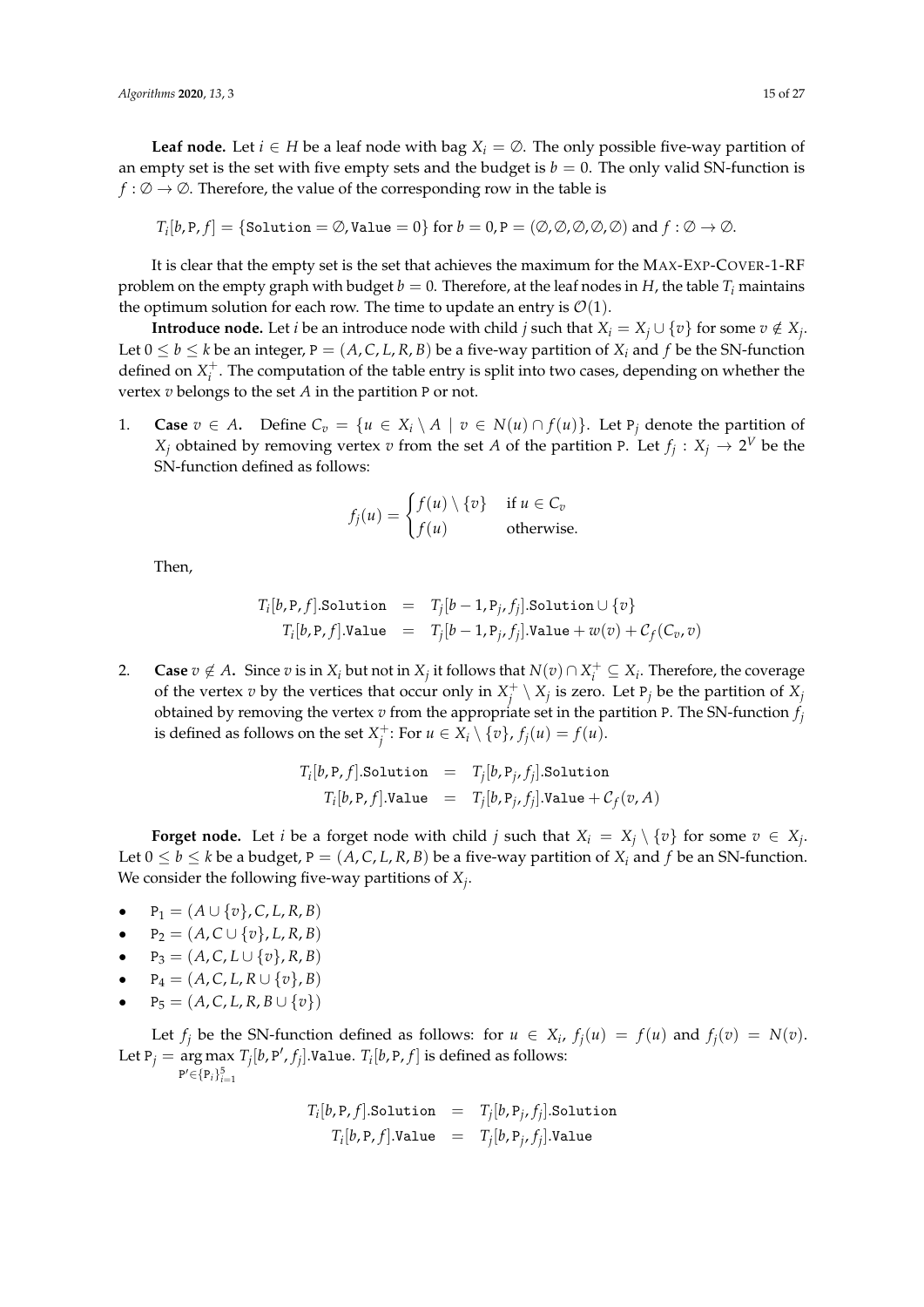**Join node.** Let *i* be a join node with children *j* and *g* such that  $X_i = X_j = X_g$ . Let  $0 \le b \le k$  be a budget,  $P = (A, C, L, R, B)$  be a five-way partition of  $X_i$  and  $f$  be an SN-function. We consider the sets  $u_j$  and  $u_g$  of all SN-functions defined on  $X^+_j$  and  $X^+_g$ , respectively, satisfying the following conditions:

- For each  $v \in L$ ,  $f_i(v) = f(v)$  and  $f_g(v) = \emptyset$ .
- For each  $v \in R$ ,  $f_i(v) = \emptyset$  and  $f_g(v) = f(v)$ .
- For each  $v \in B$ ,  $f_i(v)$  and  $f_g(v)$  are defined as follows. For each partition  $f_1(v) \cup f_2(v) =$  $f(v) \cap X_i^+, f_j(v) = f_1(v) \cup (f(v) \setminus X_i^+)$  and  $f_g(v) = f_2(v) \cup (f(v) \setminus X_i^+)$ .

We then consider all possible candidates for  $L_j$ ,  $R_j$ ,  $B_j$  such that  $L_j\cup R_j\cup B_j=L\cup B$  and  $L_g$ ,  $R_g$ ,  $B_g$ such that  $L_g\cup R_g\cup B_g=R\cup B$ . Each such candidate defines a  $P'_j=(A,C\cup R,L_j,R_j,B_j)$  of  $X_j$  and a  $P'_g = (A, C \cup L, L_g, R_g, B_g)$  of  $X_g$ . Let  $\mathcal{R}_j$  and  $\mathcal{R}_g$  denote the set of all such candidate partitions of  $X_j$ and *Xg*, respectively.

Let  $P_j \in \mathcal{R}_j$ ,  $P_g \in \mathcal{R}_g$ ,  $f_j \in \mathcal{U}_j$ ,  $f_g \in \mathcal{U}_g$  and  $0 \leq b' \leq b - |A|$  be the values at which the maximum value for Equation (2) is achieved.

$$
\max_{\substack{0 \le b_j \le b-|A| \\ P'_j \in \mathcal{R}_j, P'_g \in \mathcal{R}_g}} T_j[b_j + |A|, P'_j, f'_j]. \text{Value} + T_g[b - b_j, P'_g, f'_g]. \text{Value.}
$$
\n
$$
P'_j \in \mathcal{R}_j, P'_g \in \mathcal{R}_g
$$
\n
$$
f'_j \in \mathcal{U}_j, f'_g \in \mathcal{U}_g
$$
\n
$$
(2)
$$

The value of the row corresponding to  $(b, P, f)$  in  $T_i$  is given as follows:

$$
T_i[b, P, f]. \text{Solution} = T_j[b' + |A|, P_j, f_j]. \text{Solution} \cup T_g[b - b', P_g, f_g]. \text{Solution}
$$
  

$$
T_i[b, P, f]. \text{Value} = T_j[b' + |A|, P_j, f_j]. \text{Value} + T_g[b - b', P_g, f_g]. \text{Value} - C_f(A \cup C, A).
$$

We now prove that the update steps presented above are correct.

**Lemma 5.** For each node  $i \in H$ , for each row  $(b, P, f)$  in  $T_i$ , the pair  $T_i[b, P, f]$ . Solution,  $T_i[b, P, f]$ . Value is  $\textit{such that } \mathcal{C}(X_i^+, T_i[b, P, f] \text{.} \text{Solution}) = T_i[b, P, f] \text{.} \text{Value, and this is the maximum possible value.}$ 

**Proof.** The proof is by induction on the height of a node in *H*. The height of a node *i* in a rooted tree *H* is the distance to the farthest leaf in the subtree rooted at *i*. The base case is when *i* is a leaf node in *H*, and clearly its height is 0. For a leaf node *i* with  $X_i = \emptyset$ , the row with  $b = 0$ ,  $P = (\emptyset, \emptyset, \emptyset, \emptyset, \emptyset)$  and  $f : \emptyset \to \emptyset$  is the only valid row entry and its value is 0. This completes the proof of the base case. Let us assume that the claim is true for all nodes of height at most *h* − 1 ≥ 0. We prove that if the claim is true at all nodes of height at most *h* − 1, then it is true for a node of height *h*. Let *b* be a budget,  $P = (A, C, L, R, B)$  be a partition of  $X_i$  and  $f$  be an SN-function on  $X_i^+$ . Let  $T_i[b, P, f]$ . Solution  $= S = A \cup Z$ . For any optimal  $S' = A \cup Z'$  where  $|S'| = b$ , we prove that

$$
T_i[b, \mathbf{P}, f].\texttt{Value} \geq w(A) + C_f(C, A) + C_f(L, A \cup Z'_j) + C_f(R, A \cup Z'_g) + C_f(B, S') + C(X^+_i \setminus X_i, S').
$$

We proceed by considering the type of node *i* so that the induction hypothesis can be applied at nodes of height at most *h* − 1.

**Case when** *i* **is an introduce node.** Let *j* be the child of *i* and  $X_i = X_j \cup \{v\}$  for some  $v \notin X_j$ . We now consider two cases depending on whether *v* belongs to *A* or not.

1. **Case** *v* ∈ *A***.** Let P<sub>*j*</sub> be the partition of  $X_j$  obtained from P by removing *v* from *A*. Let  $f_j$  be the SN-function on  $X_j^+$  such that  $f_j(u) = f(u) \setminus v$ , if  $u \in C_v$  and  $f_j(u) = f(u)$ , otherwise. We know from our claimed optimality of *S*<sup>*'*</sup>, and that *S*<sup>*'*</sup>  $\cap$  *X*<sub>*i*</sub> = *S* $\cap$  *X*<sub>*i*</sub> = *A*, and the value of *T*<sub>*i*</sub>[*b*, P, *f*], that

$$
C_f(X_i^+, S') = C_{f_j}(X_j^+, S' \setminus \{v\}) + C_f(C_v, v)
$$
  
> 
$$
C_f(X_i^+, S) = C_{f_j}(X_j^+, S \setminus \{v\}) + C_f(C_v, v).
$$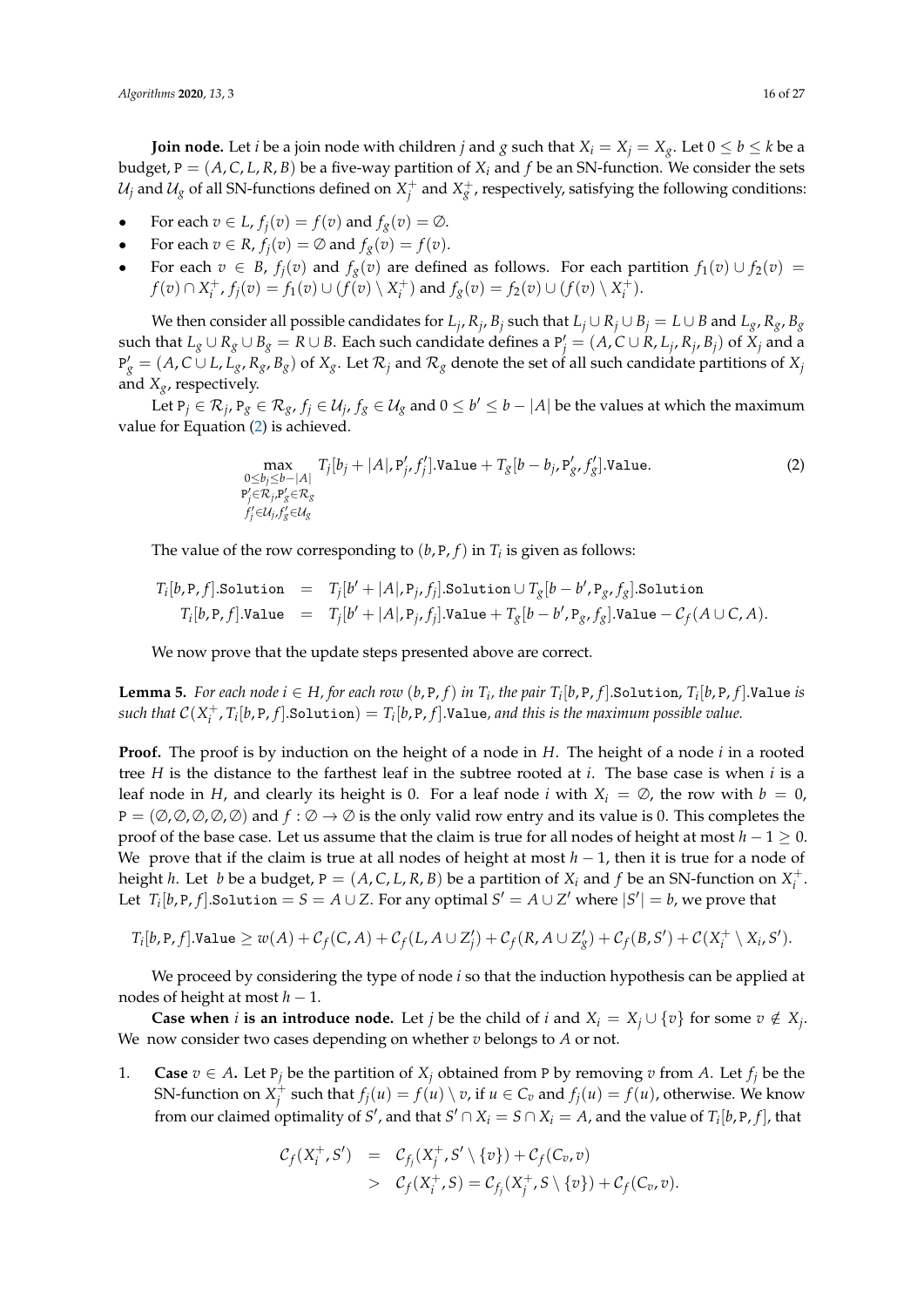Therefore, it follows that  $\mathcal{C}_{f_j}(X_j^+,S'\setminus\{v\})>\mathcal{C}_{f_j}(X_j^+,S\setminus\{v\})=T_j[b-1,\mathtt{P}_j,f_j].\mathtt{Value}.$  In other words, we have concluded that the value for the row  $(b-1,P_j,f_j)$  in  $T_j$  is not the optimum value. This contradicts our premise at node *j*, which is of height at most *h* − 1 for which, by induction hypothesis, the table maintains the optimal values. Therefore, our assumption that *T<sup>i</sup>* [*b*, P, *f* ] is not optimum is wrong.

2. **Case**  $v \notin A$ . Let P<sub>j</sub> be the partition of  $X_i$  obtained by removing  $v$  from the appropriate set in the partition P. Let  $f_j$  be the SN-function on  $X_j^+$  such that  $f_j(u) = f(u)$  for each  $u \in X_j^+$ . We know from our claimed optimality of *S'*, and that  $S' \cap X_i = S \cap X_i = A$ , and the value of  $T_i[b, P, f]$  that  $\mathcal{C}_f(X_i^+,S')=\mathcal{C}_{f_j}(X_j^+,S')+\mathcal{C}_f(v,A)>\mathcal{C}_f(X_i^+,S)=\mathcal{C}_{f_j}(X_j^+,S)+\mathcal{C}_f(v,A).$  Therefore, it follows that  $\mathcal{C}_{f_j}(X_j^+, S') > \mathcal{C}_{f_j}(X_j^+, S)$ . In other words, we have concluded that the value for the row  $(b, P_j, f_j)$  in  $T_j$  is not the optimum value. This contradicts our premise at node *j*, which is of height at most *h* − 1 for which, by induction hypothesis, the table maintains the optimal values. Therefore, our assumption that  $T_i[b, P, f]$  is not optimum is wrong.

**Forget node.** We know that  $X_i^+ = X_j^+$ , and  $v$  is in  $X_j$  but not in  $X_i$ , it follows that  $N(v) \cap X_i = \emptyset$ and  $N(v) \subseteq X_j^+$ . Define  $f_j$  to be the SN-function at  $X_j^+$  such that  $f_j(u) = f(u)$  for each  $u \in X_i$  and  $f_j(v)=N(v).$  We have assumed  $T_i[b,\texttt{P},f].$ Value  $<\mathcal{C}_f(X_i^+,S').$  Further, since  $X_i^+=X_j^+$  and due to the definition of  $f_j$ ,  $C_f(X_i^+, S') = C_{f_j}(X_j^+, S')$ . Since  $T_i[b, P, f]$  is computed identically from some row in  $T_j$ , let us say  $(b,P_j,f_j)$ , it follows that  $T_j[b,P_j,f_j].$  Value  $<\mathcal{C}_{f_j}(X_j^+,S').$  This contradicts the premise that the table  $T_i$  is at the lowest height in the tree decomposition at which an entry is sub-optimal. Therefore, our premise is wrong.

**Join node.** We assume that *S'* is indeed a better solution than *S* for the table entry  $(b, P, f)$  of  $T_i$ . Let  $S'_j = S \cap (X_j^+ \setminus X_j)$  and  $S'_g = S \cap (X_g^+ \setminus X_g)$ . Let  $b'_j = |S'_j|$ . Let  $P'_j = (A, C \cup R, L'_j, R'_j, B'_j)$ and  $P'_g = (A, C \cup L, L'_g, R'_g, B'_g)$  be the partitions of  $X_j$  and  $X_g$  defined using  $S'_j$  and  $S'_g$ , respectively. Note that,  $L'_j\cup R'_j\cup B'_j=L\cup B$  and  $L'_g\cup R'_g\cup B'_g=R\cup B$ . Let  $f'_j$  be the SN function on  $X^+_j$  such that  $f'_j(u) = f(u)$  for  $u \in A \cup C \cup L \cup B$  and  $f'_j(u) = \emptyset$  for  $u \in R$ . Let  $f'_g$  be the SN function on  $X_g^+$ such that  $f'_g(u) = f(u)$  for  $u \in A \cup C \cup R$ ,  $f'_g(u) = \emptyset$  for  $u \in L$  and  $f'_g(u) = f(u) \setminus S'_j$ . The coverage  $\mathcal{C}_f(X_i^+,S')$  can be written as  $\mathcal{C}_f(X_i^+,S')=\mathcal{C}_{f'_j}(X_j^+,S'_j)+\mathcal{C}_{f'_g}(X_g^+,S'_g)-w(A)-\mathcal{C}_f(C,A)$ , where the coverage of  $X_j^+$  by  $S'_j$  and  $X_g^+$  by  $S'_g$  are restricted to the partitions  $P'_j$  and  $P'_g$ .

We know that  $X_i = X_j = X_g$  in case of join node. The table entry  $(b, P, f)$  is updated using the entries  $(b_j + |A|, P_j, f_j)$  and  $(b - b_j, P_g, f_g)$  of the table  $T_j$  and  $T_g$ , respectively. In other words, the values of variables  $b_j$ ,  $P_j$ ,  $P_g$ ,  $f_j$  and  $f_g$  are obtained from the Equation (2) described in the recursive definition of join node. The values  $b'_j$ ,  $P'_j$ ,  $P'_g$ ,  $f'_j$  and  $f'_g$  are also feasible for the range given in the Equation (2). Then, we have  $T_j[b'_j+|A|,P'_j,f'_j].$ Value  $+$   $\widetilde T_g[b-b'_j,P'_{g'},f'_g].$ Value  $< T_j[b'+|A|,P_j,f_j].$ Value  $+$   $T_g[b$  $b',P_g,f_g].$ Value. Since  $S'$  is better than  $S$  for the entry  $(b,\mathtt{P},f)$  of  $T_i$ , we have  $T_j[b'+|A|,P_j,f_j].$ Value  $+$  $T_g[b-b',{\mathtt P}_g,f_g].$ Value  $<{\mathcal C}_{f'_j}(X_j^+,S'_j)+{\mathcal C}_{f'_g}(X_g^+,S'_g).$  The above inequality shows that at least one of the table entries  $T_j[b'_j+|A|,P'_{j'}f'_j]$  or  $T_g[b-b'_j,P'_{g'},f'_g]$  is not optimal. This would again contradict the premise that *i* is the node at the least height at which some table entry is sub-optimal. This completes the case analysis and our proof. Hence the lemma.  $\Box$ 

**Running Time.** There are  $O(n \, tw)$ -many nodes in the nice tree decomposition *H*. Each node *i* ∈ *H* has a maximum of  $(k + 1)(5 \cdot 2^{\Delta})^{tw}$  entries. The 2<sup>∆*·tw*</sup> comes from the fact that at each vertex in a bag, we enumerate all subsets of neighbors to come up with the SN-functions. It is clear from the description that at the leaf nodes, introduce nodes, and forget nodes, the update time is  $\mathcal{O}(tw)$ . At a join node, the time taken to compute an entry depends on three basic operations. The optimal partitions  $P_j$  and  $P_g$  are computed in 3<sup>|L|+|R|+2|*B*| time and budget distribution can be done in  $\mathcal{O}(k)$ </sup> time. The costliest operation is to enumerate the different SN-functions  $f_i$  and  $f_g$  for the given SN-function *f* . Since we need to consider all the 2<sup>∆</sup>-possible ways of distributing the *f*(*v*) for each vertex *v*, the distribution takes  $\mathcal{O}((2^{\Delta})^{|B|})$  time. Therefore, the running time for an entry  $(b, P, f)$  in a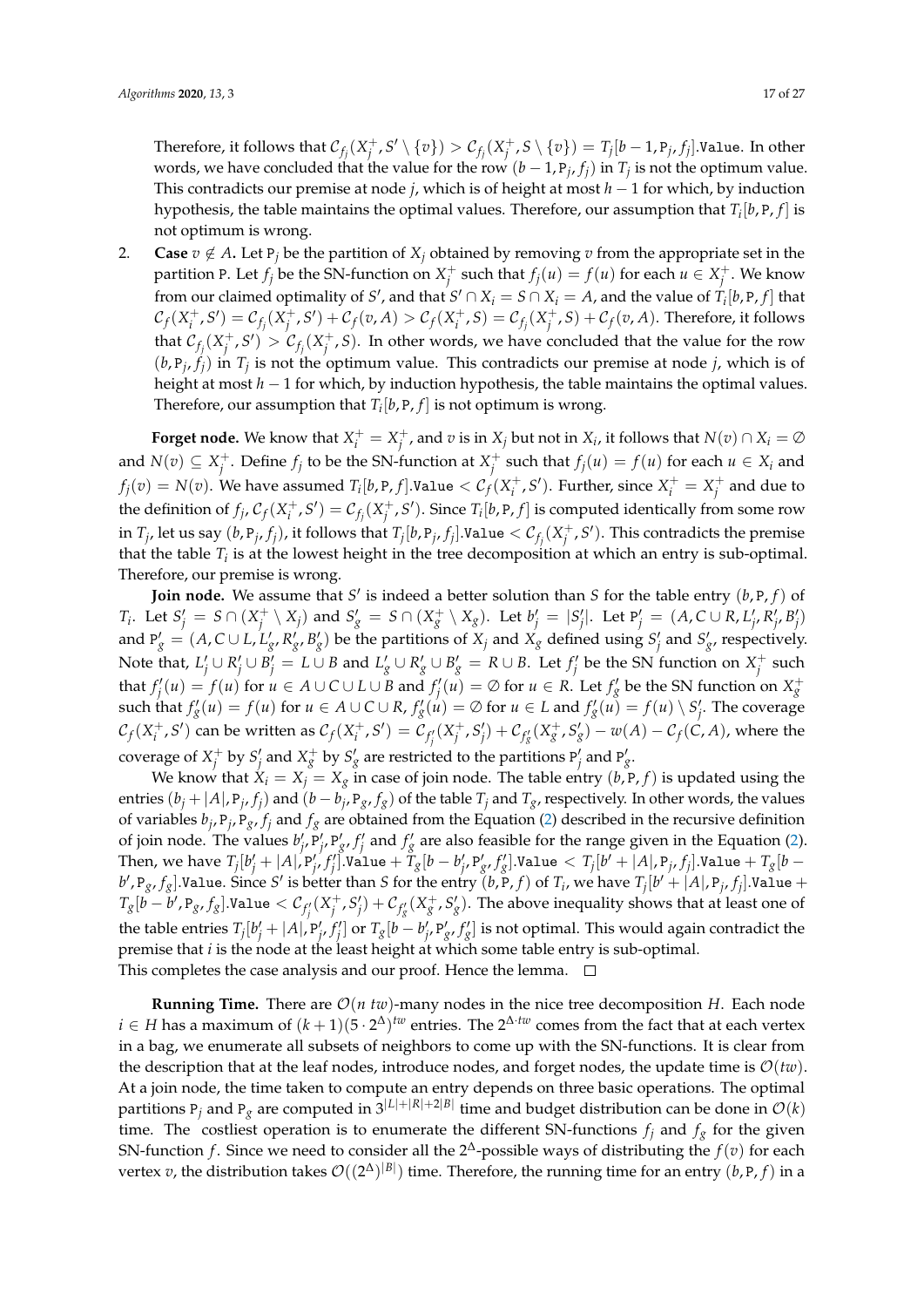join node takes  $\mathcal{O}(k\cdot3^{|L|+|R|+2|B|}\cdot(2^{\Delta})^{|B|})$  time, and this is  $2^{\mathcal{O}(\Delta\cdot tw)}.$  This analysis of the running time and Lemma 5 complete the proof of the following theorem which is our main result.

**Theorem 1.** *The* MAX-EXP-COVER-1-RF *problem can be solved in time*  $2^{\mathcal{O}(\Delta \cdot tw)} n^{\mathcal{O}(1)}$ *.* 

## **5. Parameterized Complexity of PROBABILISTIC-CORE Problem**

Let  $\mathcal{G} = (V, E, p)$  be an uncertain graph and *d* be an integer. Given a set  $K \subseteq V$ , we define the probability that the set *K* is being a *d*-core in G, denoted by  $\rho_d(G, K)$ , to be  $\sum_{H \sqsubseteq G} P(H)I(H, K, d)$ , where *I* is an indicator variable that takes value 1 if and only if the set *K* forms a *d*-core in the graph *H*. The decision version of the PROBABILISTIC-CORE problem is formally stated as follows: given an uncertain graph  $\mathcal{G} = (V, E, p)$ , an integer *d* and a probability  $\theta \in [0, 1]$ , decide if there exists a set  $K \subseteq V$  such that  $\rho_d(\mathcal{G}, K) \geq \theta$ .

We study the PROBABILISTIC-CORE problem under the LRO and RF model. First we show that the PROBABILISTIC-CORE-LRO problem and the INDIVIDUAL-CORE problem are polynomial time solvable, due to the fact that an uncertain graph under the LRO model has only a polynomial number of worlds. Then we show that the PROBABILISTIC-CORE-RF problem is W[1]-hard for the parameter *d* and admits an FPT algorithm for the parameter treewidth.

## *5.1. An Exact Algorithm for the* PROBABILISTIC-CORE-LRO *Problem*

We present a polynomial time algorithm (see as Algorithm 1) for the PROBABILISTIC-CORE-LRO problem. Let  $\langle G = (V, E, p), d \rangle$  be an instance of the PROBABILISTIC-CORE-LRO problem. As per the definition of the LRO model, let the set  $\{G_0, \ldots, G_m\}$  be the possible worlds of  $\mathcal G$ , where  $G_0 = (V, \emptyset)$ and for  $0 \le i \le m-1$ ,  $E(G_{i+1}) = E(G_i) \cup \{e_i\}$ . For each  $0 \le i \le m-1$ , we consider the linear order in which  $G_i$  precedes  $G_{i+1}$ .

```
Algorithm 1: PROBABILISTIC-CORE-LRO
 Data: \mathcal{G} = (V, E, p), d
Result: A set C \subseteq V with a probability q.
 for i \leftarrow 0 to m do
     C \leftarrow V;
     while \delta(G_i[C]) < d do
          Let v be a vertex such that deg_{G_i[C]}(v) < d;
          C \leftarrow C \setminus \{v\} ;
     end
     if C \neq \emptyset then
      return C, p(e_i);
     end
 end
 return ∅, 0.0;
```
**Lemma 6.** *The Algorithm 1 solves the* PROBABILISTIC-CORE-LRO *problem in polynomial time.*

**Proof.** By definition of the possible worlds,  $G_m = (V, E)$ . If  $\delta(G_m) < d$ , then  $G_m$  does not contain a *d*-core. Moreover, for  $0 \le i < m$ , since  $G_i$  is an edge subgraph of  $G_m$ , no graph in the possible worlds has a *d*-core. This is indicated by the return value-pair of the ∅ and probability 0.0. On the other hand if  $\delta(G_m) \geq d$ , let  $G_i$  be the first graph in the linear ordering of possible worlds for which a non-empty *C* is computed by Algorithm 1 on exit from the While-loop. Clearly, *C* induces a *d*-core in *G<sup>i</sup>* . Since *G<sup>i</sup>* is the first graph which contains a *d*-core, for each  $0 \le j \le i - 1$ ,  $G_j$  does not contain a *d*-core. Further, for every  $j > i$ , C is a *d*-core in  $G_j$  since it is an edge-subgraph of  $G_i$ . Then,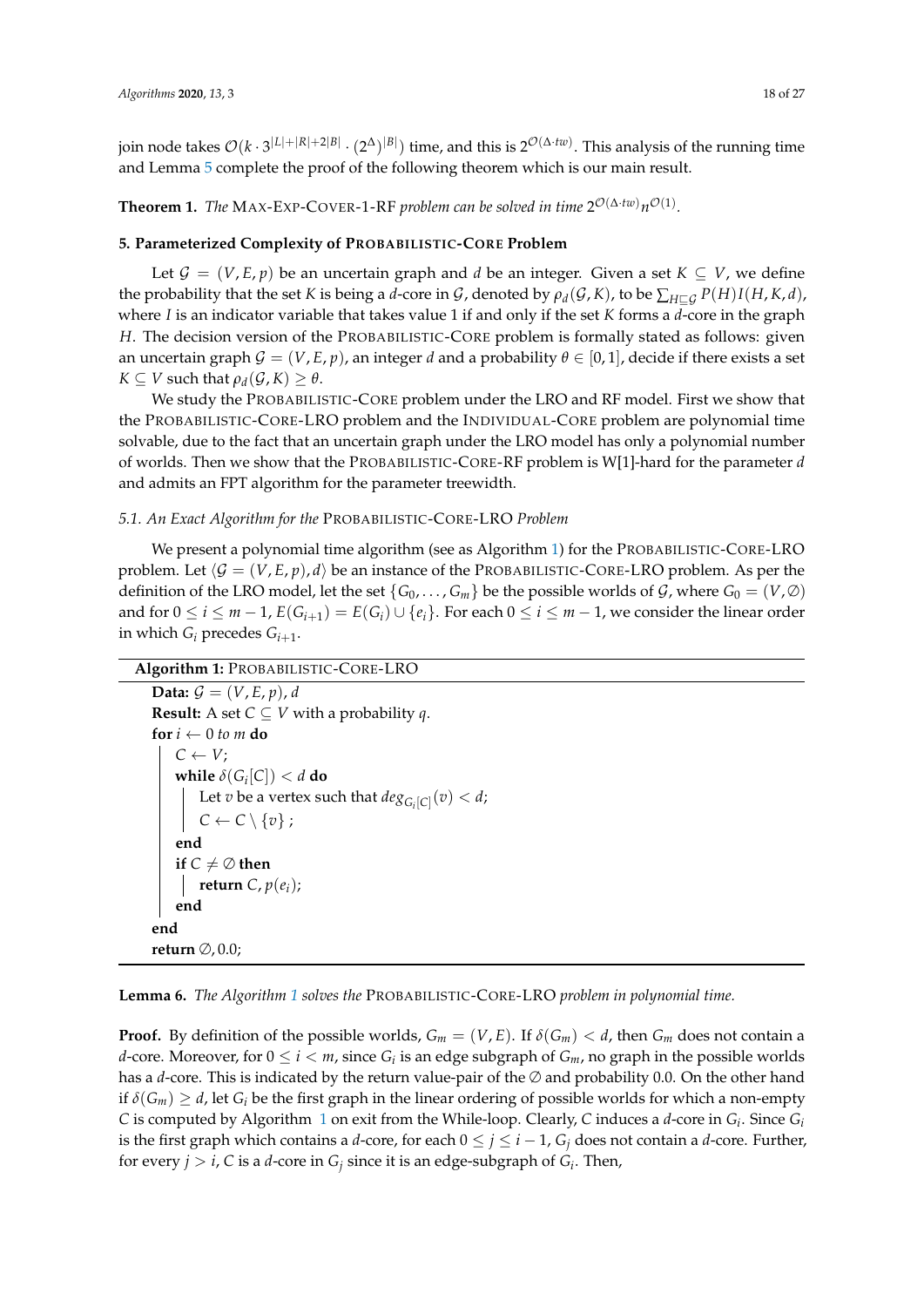$$
\rho_d(G, C) = \sum_{j=0}^m P(G_j)I(G_j, C, d) = \sum_{j=i}^m P(G_j) = p(e_i).
$$

For any set  $K \subseteq V$  with  $\rho_d(G, K) > 0$ , the set  $K$  can form a *d*-core only in the possible worlds  $\{G_i, G_{i+1}, \ldots, G_m\}$ . Thus,  $\rho_d(\mathcal{G}, K) \leq \rho_d(\mathcal{G}, C)$ . This completes the proof.

The following observation again uses the fact that there are only a polynomial number of possible worlds under the LRO model.

**Observation 3.** *The* INDIVIDUAL-CORE *problem is polynomial time solvable on uncertain graphs under the LRO model.*

**Proof.** Clearly, for each  $0 \le i \le m$ , the While-loop in Algorithm 1 computes the maximal *d*-core in  $G_i$ . Therefore, for each  $v$ ,  $q_d(v) = p(e_i)$ , where *i* the smallest index such that the non-empty *d*-core contains *v*. Since the number of possible worlds are  $m + 1$ , for each vertex  $v \in V$ , the probability  $q_d(v)$ can be computed in polynomial time. Thus, for a given uncertain graph  $G = (V, E, p)$ , an integer *d* and probability threshold  $\theta$ , the set  $\{v \mid q_d(v) \ge \theta\}$  is the optimum solution to the INDIVIDUAL-CORE problem.  $\square$ 

## *5.2. Parameterized Complexity of the* PROBABILISTIC-CORE-RF *Problem*

We show that the PROBABILISTIC-CORE-RF problem is W[1]-hard. The reduction that we show for the W[1]-hardness is similar to the hardness result of the INDIVIDUAL-CORE problem shown by Peng et al. [16] (they call this the (*d*, *θ*)-CORE problem). The reduction is from the CLIQUE problem which is as follows: given a graph  $G = (V, E)$  and an integer *k*, decide if *G* has a clique of size at least *k*. The CLIQUE problem is known to be W[1]-hard [47].

**Theorem 2.** *The* PROBABILISTIC-CORE-RF *problem is W[1]-hard for the parameter d.*

**Proof.** Let  $\zeta G = (V, E), k$  be an instance of the CLIQUE problem. The output of the reduction is denoted by  $\langle G = (V, E, p), d, \theta \rangle$ , and it is an instance of PROBABILISTIC-CORE-RF problem. The vertex set and edge set of  ${\cal G}$  are same as  $V$  and  $E$ , respectively,  $d=k-1$  and  $\theta=2^{-{k\choose 2}}.$  Further, for each edge  $e \in E$ , define  $p(e) = \frac{1}{2}$  in  $\mathcal{G}$ . Now we show that the CLIQUE problem on the instance  $\langle G, k \rangle$  and the PROBABILISTIC-CORE-RF problem on the instance  $\langle \mathcal{G}, d, \theta \rangle$  are equivalent.

We prove the forward direction first. Let  $K \subseteq V$  be a *k*-clique in *G*. The set *K* is indeed a *d*-core since every vertex *v* ∈ *K* has *k* − 1 neighbors in *K*. The probability that *K* is a *d*-CORE in a random sample from the possible worlds of  $\mathcal G$  is 2<sup>-( ${}^k_2$ </sup>). Thus, the set *K* is a feasible solution for the instance  $\langle \mathcal{G}, d, \theta \rangle$  of the PROBABILISTIC-CORE-RF problem.

Now we prove the reverse direction. We claim that any feasible solution  $K \subseteq V$  contains exactly *d* + 1 vertices. If *K* has less than *d* + 1 vertices then *K* cannot form a *d*-core in any possible world. Therefore, we consider the case in which that *K* has more than  $d + 1$  vertices, and each vertex in the set *K* has degree at least *d*. Consequently, the number of edges in any possible world in which *K* is a *d*-core is at least  $\frac{d(d+2)}{2} = \frac{d(d+1)}{2} + \frac{d}{2} = \binom{d+1}{2} + \frac{d}{2}$ . Then, the probability that the set *K* is a *d*-core in *G* is at most 2−( *d*+1 2 )− *<sup>d</sup>* <sup>2</sup> < *θ*, and this contradicts the hypothesis that *K* is a feasible solution. It follows that any feasible solution  $K \subseteq V$  contains exactly  $d+1$  vertices and each vertex has degree d, thus K is a k clique. Hence the theorem.  $\Box$ 

## *5.3. The* PROBABILISTIC-CORE-RF *Problem is FPT by Treewidth*

We show that the PROBABILISTIC-CORE-RF problem admits an FPT algorithm with treewidth as the parameter. The input consists of an instance  $\langle G = (V, E, p), d \rangle$  of the PROBABILISTIC-CORE-RF problem. A nice tree decomposition  $(X, \mathcal{T})$  of the graph  $G = (V, E)$  is also given as part of the input.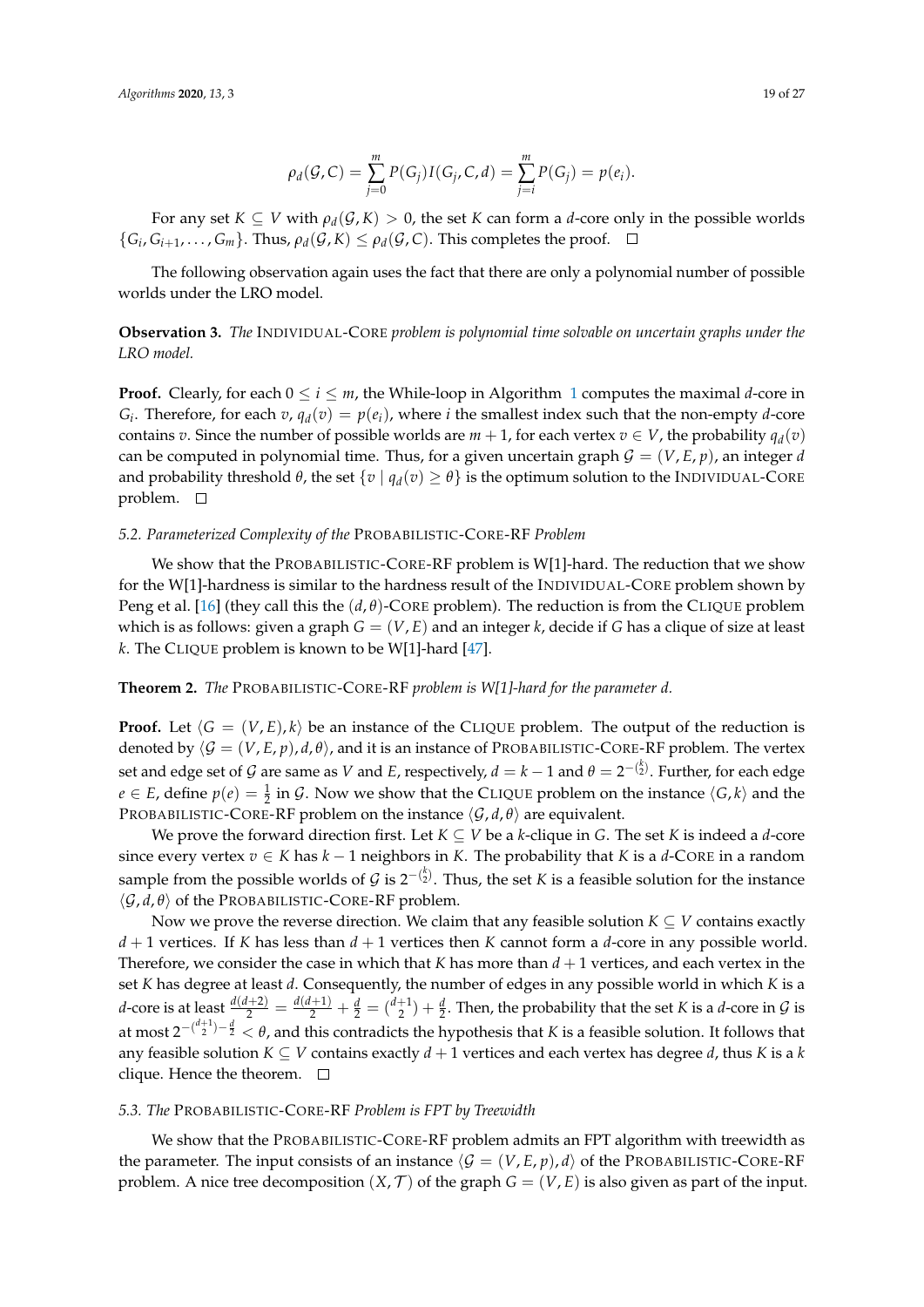Let *i* be any node in  $\mathcal T$  and  $\alpha: X_i \to \{0,1,\ldots,d\}$  and  $\beta: X_i \to \{0,1,\ldots,d\}$  be a pair of functions on  $X_i$ . Given a set  $K \subseteq V$ , the set *K* is said to be  $(\alpha, \beta)$ -constrained *d*-core of *G* if

1. for each  $v \in X_i \cap K$ ,  $|N(v) \cap K| = \alpha(v) + \beta(v)$  and  $|N(v) \cap K \cap X_i| = \alpha(v)$ , and

2. for each  $v \in K \setminus X_i$ ,  $|N(v) \cap K| = d$ .

Let  $\mathcal{G}_i^{\alpha,\beta}$  $\int_a^{\alpha,\beta}$  denote the uncertain graph  $\mathcal{G}[X_i^+\setminus(\alpha^{-1}(0)\cap\beta^{-1}(0))]$ . We define a constrained version of the PROBABILISTIC-CORE-RF problem as follows. Given a set *K*, the probability that the set *K* is an (*α*, *β*)-constrained *d*-core in G *α*,*β*  $\int_i^{\alpha,\rho}$  is given by:

$$
\rho_d(\alpha,\beta,\mathcal{G}_i^{\alpha,\beta},K)=\sum_{H\sqsubseteq\mathcal{G}_i^{\alpha,\beta}}P(H)I'(H,\alpha,\beta,K,d),
$$

where *I* ′ (*H*, *α*, *β*, *K*, *d*) is an indicator function that takes value 1 if and only if *K* is an (*α*, *β*)-constrained *d*-core of *H*. The optimization version of the (*α*, *β*)-constrained PROBABILISTIC-CORE-RF problem seeks to find the set *K* such that  $\rho_d(\alpha, \beta, \mathcal{G}_i^{\alpha, \beta})$  $\binom{a}{i}$ , *K*) is maximized. The solution for  $(α, β)$ -constrained PROBABILISTIC-CORE-RF problem for different values of *i*, *α* and *β* on G are partial solutions which are used to come up with a recursive specification of the optimum value. The dynamic programming (DP) formulation on the nice tree decomposition  $(X, \mathcal{T})$  results in an FPT algorithm with treewidth as the parameter.

The dynamic programming formulation maintains a table  $T_i$  at every node  $i \in X$ . Each row in the table  $T_i$  is a pair of functions *α* and *β* such that  $\alpha$ ,  $\beta$  :  $X_i \to \{0,1,\ldots,d\}$ . The column corresponding to the row (*α*, *β*) is a pair (Solution, Value) which consists of a set *Sα*,*<sup>β</sup>* and a probability value. Further, the set *Sα*,*<sup>β</sup>* is an optimal solution for the (*α*, *β*)-constrained PROBABILISTIC-CORE-RF problem on the instance  $\langle \mathcal{G}_i^{\alpha,\beta}, d \rangle$ .

Intuitively, the functions *α* and *β* defined on *X<sup>i</sup>* stand for the "in-bag-degree" and "out-bag-degree" constraints, respectively, for each vertex  $v \in X_i$ . We maintain the candidate solutions in the table for different values of the functions *α* and *β*. We allow the candidate solutions that are infeasible at current stage and those vertices which are not satisfied with degree *d* will get neighbors from nodes at a higher level in the tree decomposition. The optimal solution for the instance  $\langle \mathcal{G}, d \rangle$  of the PROBABILISTIC-CORE-RF problem can be obtained from the table  $T_r$  where  $r$  is the root of the tree decomposition  $\mathcal{T}$ .

#### 5.3.1. Dynamic Programming

We now present the dynamic programming formulation on the different types of nodes in  $\mathcal{T}$ . Let  $i\in\mathcal{T}$  be a node with bag  $X_i.$  For a pair of functions  $\alpha,\beta:X_i\to\{0,1,\ldots,d\},$  we show how to compute the table entry  $T_i[\alpha, \beta]$  in each type of node as follows.

**Leaf node.** Let *i* be a leaf node with bag  $X_i = \emptyset$ . We have one row in the table  $T_i$ . Let  $\alpha, \beta : \emptyset \to \emptyset$ {0} be the pair of functions corresponding to the row and the value of the table entry is given as:

$$
T_i[\alpha,\beta]=(\emptyset,0.0).
$$

**Insert node.** Let *i* be an insert node with a child *j*, and let  $X_i = X_j \cup \{v\}$  for some  $v \notin X_j$ . The row *T*<sub>*i*</sub></sub> $[α, β]$  is computed based on the value of  $α(v)$  and  $β(v)$ . If  $β(v) > 0$ , then the row *T*<sub>*i*</sub> $[α, β]$  becomes infeasible since  $N(v) \cap X_i^+ \subseteq X_i$ . That is,

$$
T_i[\alpha,\beta]=(\emptyset,0.0).
$$

In the rest of the cases we have  $\beta(v) = 0$ . We define  $\beta' : X_j \to \{0, 1, ..., d\}$  to be a function such that  $\beta'(u) = \beta(u)$  for all  $u \in X_j$ . When  $\alpha(v) = 0$ , then the vertex *v* will not be in the solution *S*<sub>*α*,β</sub>. Let *α*<sup> $\prime$ </sup> :  $X_j \rightarrow \{0, 1, ..., d\}$  be a function such that  $\alpha'(u) = \alpha(u)$  for all  $u \in X_j$ . The value of the row  $T_i[\alpha, \beta]$  is same as  $T_j[\alpha', \beta']$  since *v* is excluded. When  $\alpha(v) > 0$ , then *v* is part of  $S_{\alpha, \beta}$ .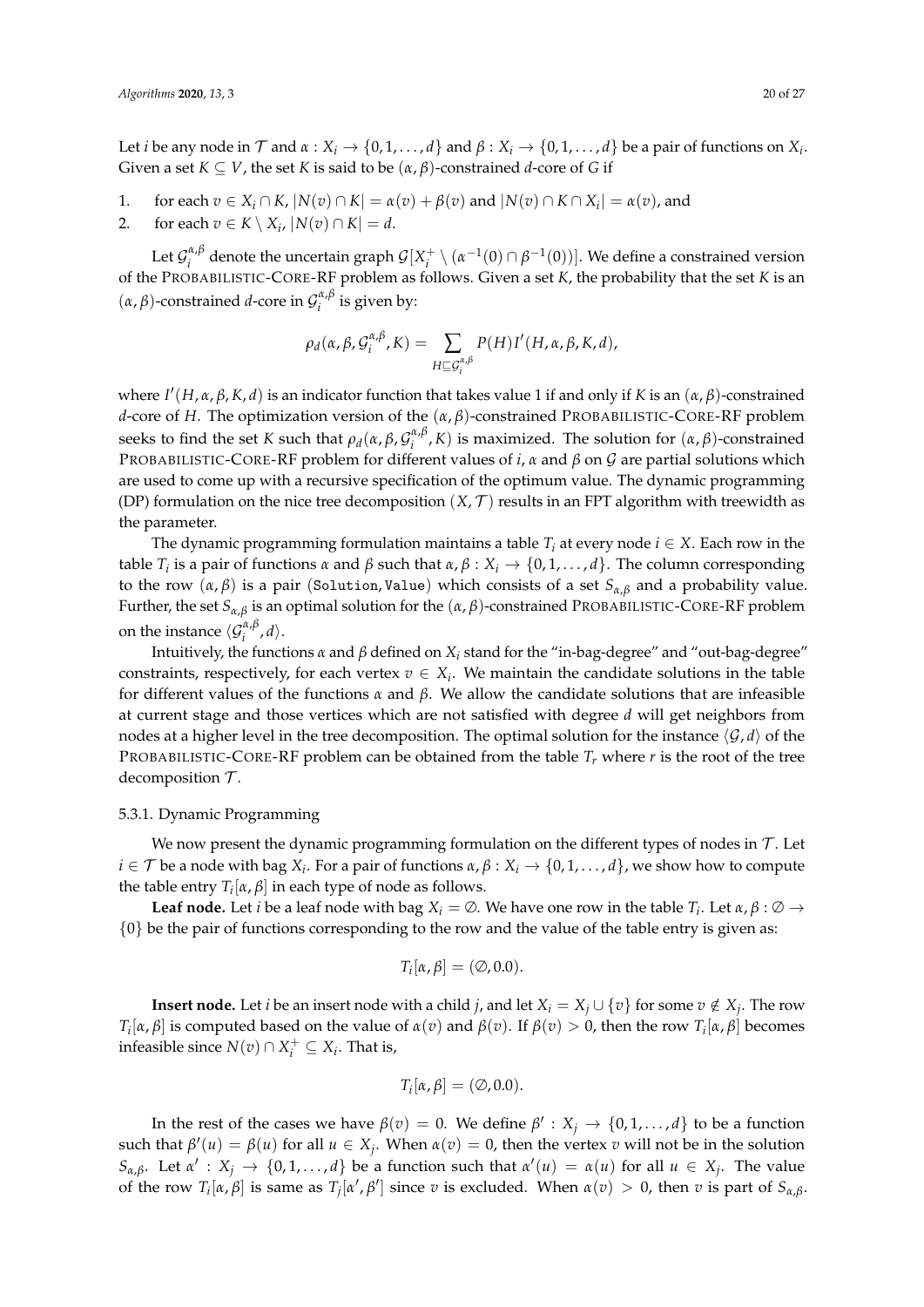Let  $U = (N(v) \cap X_i) \setminus \alpha^{-1}(0)$ . Then, we have  $|U| \ge \alpha(v)$ . Otherwise, no feasible solution exists for the row *T<sup>i</sup>* [*α*, *β*]. That is, degree constraint of *v* will not be met in any feasible solution. Assume |*U*| ≥ *α*(*v*). Let *Y*  $\subseteq$  *U* be a subset of *U* of size  $\alpha(v)$ , and  $q(v, Y) = \prod_{u \in Y} p(uv)$ . The vertices in *Y* that are the neighbors of *v* contribute degree  $\alpha(v)$  to *v*. Then, each vertex  $u \in Y$  will lose a degree from  $\alpha(u)$  in the node *j*. Define  $\alpha_Y : X_j \to \{0, 1, \ldots, d\}$  to be

$$
\alpha_Y(u) = \begin{cases} \alpha(u) & \text{if } u \notin Y \\ \alpha(u) - 1 & \text{if } u \in Y. \end{cases}
$$

Let

$$
W = \underset{Y \subseteq U, |Y| = \alpha(v)}{\arg \max} q(v, Y) T_j[\alpha_Y, \beta']
$$
.  
Value

be the best *α*(*v*) neighbors of *v* such that the solution obtained from the table *T<sup>j</sup>* is maximized. Then, the recursive definition of the row  $T_i[\alpha, \beta]$  is given as,

$$
T_i[\alpha,\beta]=(T_j[\alpha_W,\beta']. \text{Solution}\cup\{v\},q(v,W)T_j[\alpha_W,\beta']. \text{Value}).
$$

**Forget node.** Let *i* be a forget node with a child *j*, and let  $X_i = X_j \setminus \{v\}$  for some  $v \in X_j$ . From the definition of the tree decomposition, it follows that  $N(v) \subseteq X_j^+$ . Since  $N(v) \subseteq X_j^+$ , either *v* is part of solution with constraint  $\alpha(v) + \beta(v) = d$  or  $v$  is not part of solution. Let  $U = (N(v) \cap X_j) \setminus \alpha^{-1}(0)$ . For each  $0 \le a \le \min(d, |U|)$  and  $Y \subseteq U$  of size *a*, we define  $\alpha_{a,Y}, \beta_{a,Y} : X_i \to \{0,1,\ldots,d\}$  such that

$$
\alpha_{a,Y}(u) = \begin{cases} \alpha(u) & \text{if } u \neq v \text{ and } u \notin Y \\ \alpha(u) + 1 & \text{if } u \neq v \text{ and } u \in Y \\ a & \text{if } u = v, \end{cases}
$$

and

$$
\beta_{a,Y}(u) = \begin{cases} \beta(u) & \text{if } u \neq v \text{ and } u \notin Y \\ \beta(u) - 1 & \text{if } u \neq v \text{ and } u \in Y \\ d - a & \text{if } u = v, \end{cases}
$$

For  $0 \le a \le min(d, |U|)$ , let

$$
\alpha_a, \beta_a = \underset{\alpha_{a,Y}, \beta_{a,Y}: Y \subseteq U, |Y| = a}{\arg \max} T_j[\alpha_{a,Y}, \beta_{a,Y}].\text{Value}.
$$

Let  $t = \arg \max \quad T_j[\alpha_a, \beta_a]$ .Value. Then the value of the row  $T_i[\alpha, \beta]$  is equal to  $T_j[\alpha_t, \beta_t]$ . 0≤*a*≤*min*(*d*,|*U*|)

**Join node.** Let *i* be a join node with children *j* and *g* such that  $X_i = X_j = X_g$ . For a function *α* defined on *X<sup>i</sup>* , we consider the function *α* for the child node *X<sup>j</sup>* and for the other child node *Xg*, consider the function  $\alpha' : X_i \to \{0, 1, ..., d\}$  such that  $\alpha(u) = 0$  for all  $u \in X_i$ . Since  $\beta$  considers the neighbors from outside  $X_i$ , each vertex  $v \in X_i$  with  $\beta(v) > 0$  will get the *d*-core neighbors from the set  $X_i^+ \setminus X_i$ . Since  $X_i^+ \setminus X_i = (X_j^+ \setminus X_j) \cup (X_g^+ \setminus X_g)$  and both the sets are disjoint, we divide  $\beta(v)$  into two parts. For each vertex  $v \in X_i$ , we try all possible ways of dividing  $\beta(v)$  into two parts. For  $x:X_i\to\{0,1,\ldots,d\}$  such that for each  $v\in X_i$ ,  $0\leq x(v)\leq \beta(v)$ , we define  $\beta_x:X_j\to\{0,1,\ldots,d\}$ and  $\beta'_x : X_g \to \{0, 1, \ldots, d\}$  to be  $\beta_x(v) = x(v)$  and  $\beta'_x(v) = \beta(v) - x(v)$ . Let

$$
y = \mathop{\arg\max}_{x: X_i \to \{0,1,\ldots,d\} \,|\forall v \in X_i, 0 \leq x(v) \leq \beta(v)} T_j[\alpha,\beta_x].\text{Value} \cdot T_g[\alpha',\beta_x']. \text{Value}
$$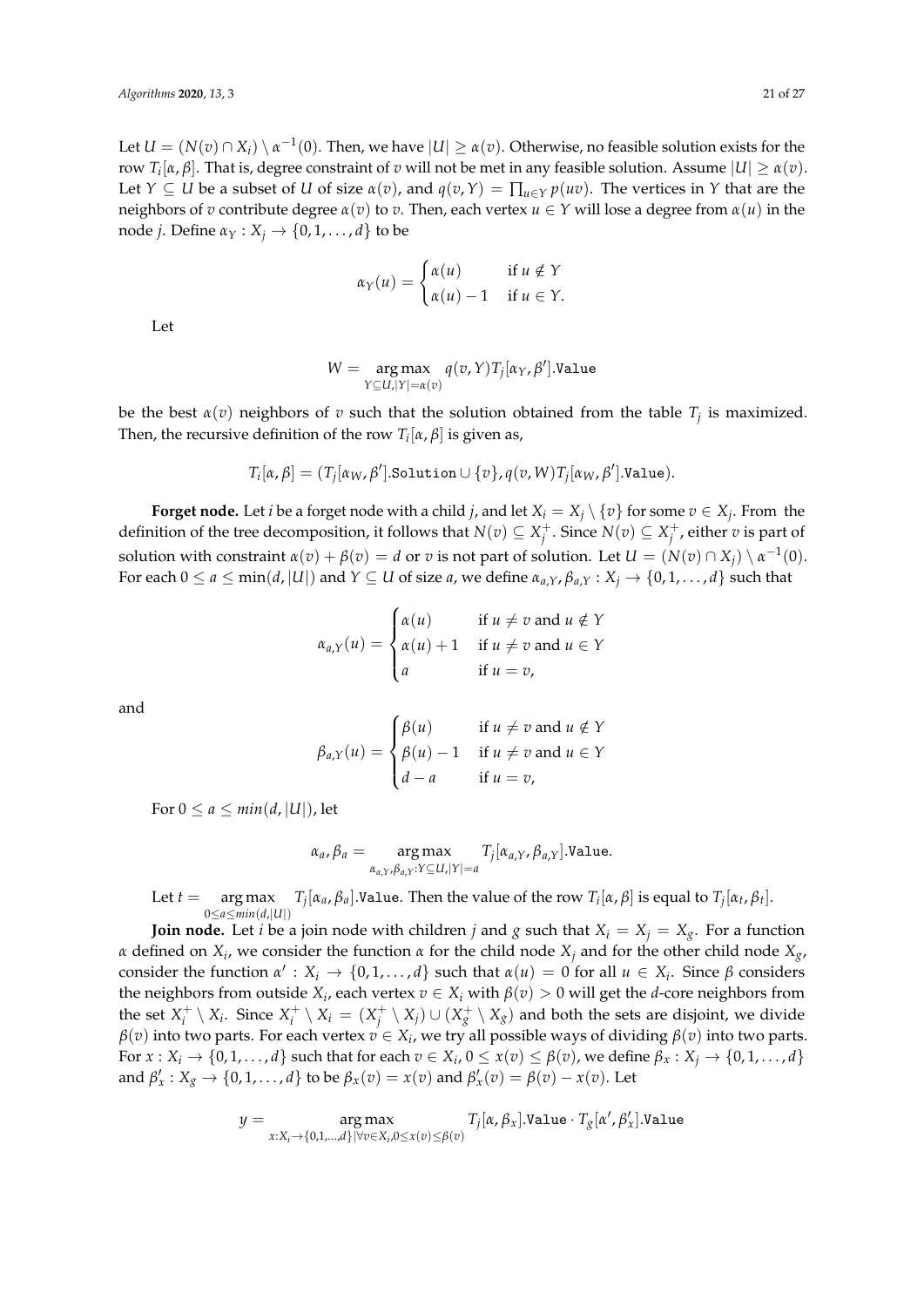Then, the recursive definition of the row  $T_i[\alpha, \beta]$  is given as,

$$
T_i[\alpha, \beta] = (T_j[\alpha, \beta_y]. \text{Solution} \cup T_g[\alpha', \beta'_y]. \text{Solution}, T_j[\alpha, \beta_y]. \text{Value} \cdot T_g[\alpha', \beta'_y]. \text{Value}.
$$

## 5.3.2. Correctness and Running Time

**Lemma 7.** Let *i* be a node in  $\mathcal{T}$ . For every pair of functions  $\alpha, \beta : X_i \to \{0, 1, \ldots, d\}$ , the row  $T_i[\alpha, \beta]$  is *computed optimally.*

**Proof.** Let *i* be a node in T. We claim that for each pair of functions  $\alpha, \beta : X_i \to \{0, 1, ..., d\}$ , the row  $T_i[\alpha, \beta]$  computes the optimal solution for the instance  $\mathcal{G}_i^{\alpha, \beta}$  $\int_{i}^{\alpha,\rho}$  of the  $(\alpha,\beta)$ -constrained PROBABILISTIC-CORE problem. That is, the set  $S_{\alpha,\beta} = T_i[\alpha,\beta]$ .Solution is an optimal solution for the above instance. Let  $A = X_i \setminus (\alpha^{-1}(0) \cap \beta^{-1}(0))$ . We show that for any  $S = A \cup Z$  for some  $Z \subseteq X_i^+ \setminus X_i$ 

$$
\rho_d(\alpha,\beta,\mathcal{G}_i^{\alpha,\beta},S) \leq \rho_d(\alpha,\beta,\mathcal{G}_i^{\alpha,\beta},S_{\alpha,\beta}).
$$

The proof is by induction on the height of a node in  $\mathcal T$ . The height of a node *i* in the rooted tree  $\mathcal T$ is the distance to the farthest leaf in the subtree rooted at *i*. The base case is when *i* is a leaf node in T and height is 0. For a leaf node *i* with  $X_i = \emptyset$ , the row with  $\alpha, \beta : \emptyset \to \{0, 1, \dots d\}$  completes the proof of the base case. Let us assume that the claim is true for all nodes of height at most *h* − 1 ≥ 0. We now prove that if the claim is true at all nodes of height at most *h* − 1, then it is true for a node of height *h*. Let *i* be a node of height *h*. Clearly *i* is not a leaf node.

**When** *i* **is an introduce node.** Let *j* be the child of *i*, and  $X_i = X_j \cup \{v\}$  for some  $v \notin X_j$ . If  $\beta(v) > 0$ , then no feasible solution exists since  $N(v) \cap (X_i^+ \setminus X_i) = \emptyset$ . This is captured in our dynamic programming. In the further cases, we consider  $\beta(v) = 0$ . Let  $L = N(v) \cap X_i$ . Consider the case when  $\alpha(v) = 0$ . That is, the vertex *v* is not part of the solution. The recursive definition of the dynamic programming gives

$$
S_{\alpha,\beta} = T_i[\alpha,\beta].
$$
Solution =  $T_j[\alpha',\beta']$ .  
Solution

where  $\alpha'$  and  $\beta'$  are as defined in the dynamic programming. A feasible solution to the row  $T_i[\alpha, \beta]$ should be feasible for the row  $T_j[\alpha',\beta']$ . Otherwise, the degree constraints are not met by the solution. For the solution *S* =  $A \cup Z$ ,

$$
\rho_d(\alpha', \beta', \mathcal{G}_j^{\alpha', \beta'}, S) \leq \rho_d(\alpha', \beta', \mathcal{G}_j^{\alpha', \beta'}, S_{\alpha, \beta})
$$

since *j* is a node at height *h* − 1 and by our induction hypothesis. Also,

$$
\rho_d(\alpha', \beta', \mathcal{G}_j^{\alpha', \beta'}, S) = \rho_d(\alpha, \beta, \mathcal{G}_i^{\alpha, \beta}, S)
$$

since  $v \notin S$ . Then, we have

$$
\rho_d(\alpha,\beta,\mathcal{G}_i^{\alpha,\beta},S) = \rho_d(\alpha',\beta',\mathcal{G}_j^{\alpha',\beta'},S) \leq \rho_d(\alpha',\beta',\mathcal{G}_j^{\alpha',\beta'},S_{\alpha,\beta}) = \rho_d(\alpha,\beta,\mathcal{G}_i^{\alpha,\beta},S_{\alpha,\beta}).
$$

This completes the case when  $\beta(v) = 0$  and  $\alpha(v) = 0$ .

Now we consider the case where  $\alpha(v) > 0$ . In the solution  $S = A \cup Z$ , we need  $\alpha(v)$  neighbors of *U* in the *d*-core where the set  $U = (N(v) \cap X_i) \setminus (\alpha^{-1}(0) \cap \beta^{-1}(0))$ . Let  $S_j = S \setminus \{v\}$ . There exists a *Y*  $\subseteq$  *U* of size *α*(*v*) such that the probability  $ρ_d(α, β, G_i^{α, β})$  $\binom{n}{i}$ , *S*) can be written as follows:

$$
\rho_d(\alpha,\beta,\mathcal{G}_i^{\alpha,\beta},S)=\rho_d(\alpha_Y,\beta',\mathcal{G}_j^{\alpha_Y,\beta'},S_j)\prod_{u\in Y}p(uv).
$$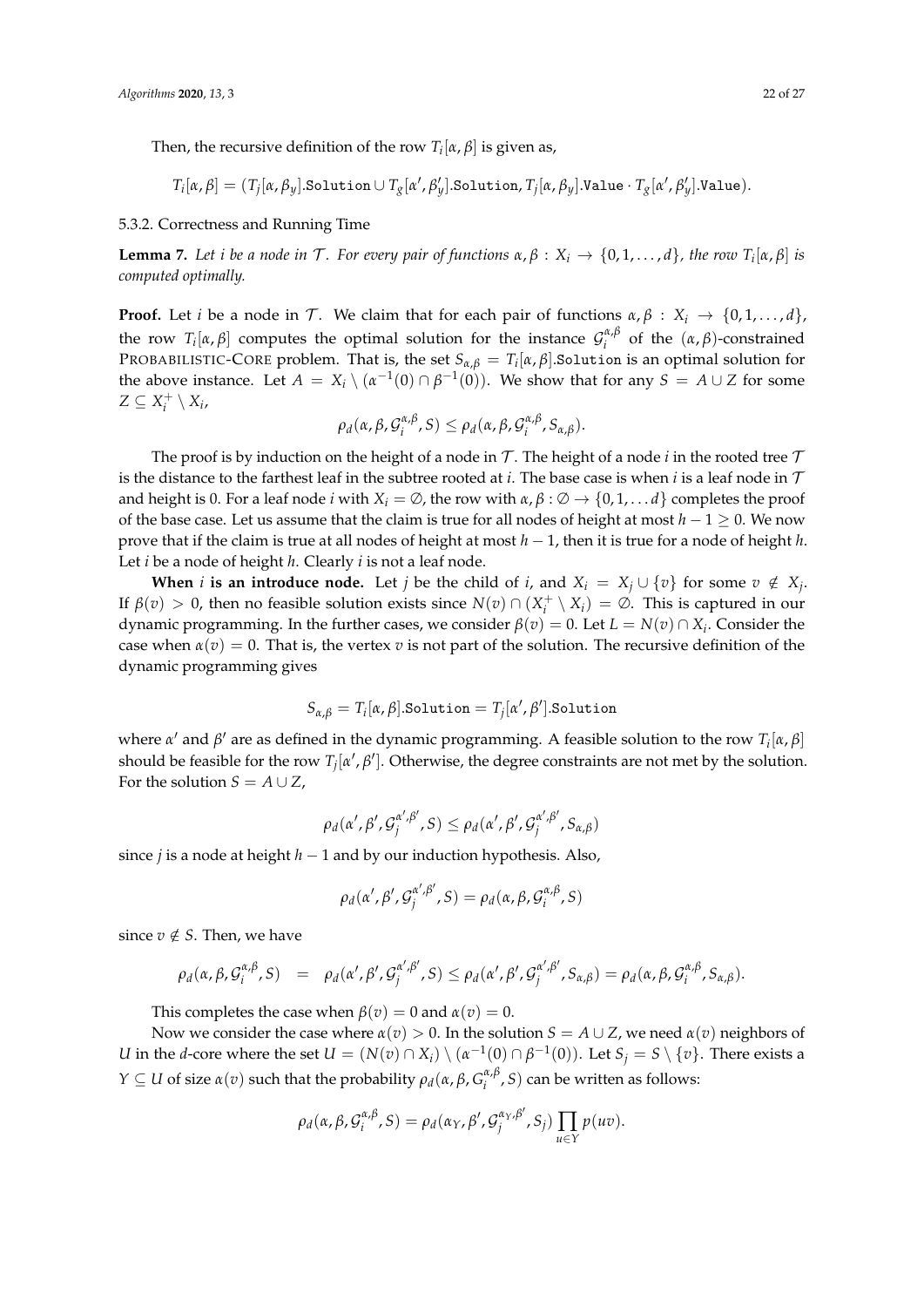The solution  $S_j$  is compatible for the row  $T_j[\alpha_Y, \beta']$  where the vertices in *Y* are neighbors of *v* and degree constraint of these vertices is decreased by 1 in *α* such that it will be satisfied by the edge from *v*. Since *W* in the dynamic programming is optimal over all possible *α*(*v*) sized subsets of *W*, we have

$$
\rho_d(\alpha, \beta, \mathcal{G}_i^{\alpha, \beta}, S) = \rho_d(\alpha_Y, \beta', \mathcal{G}_j^{\alpha_Y, \beta'}, S_j) \prod_{u \in Y} p(uv) \le \rho_d(\alpha_W, \beta', \mathcal{G}_j^{\alpha_W, \beta'}, T_j[\alpha_W, \beta'] \text{.Solution}) \prod_{u \in W} p(uv)
$$
  
 
$$
\leq T_j[\alpha_W, \beta'] \text{.Value} \prod_{u \in W} p(uv) = T_i[\alpha, \beta] \text{.Value.}
$$

This completes the argument of the case when *i* is an introduce node.

**When** *i* is a forget node. Let *j* be the child of *i*, and  $X_i = X_j \setminus \{v\}$  for some  $v \in X_j$ . We consider two cases depending on whether *v* belongs to *S*. We first consider the case when  $v \notin S$ . Consider the functions  $\alpha_{0,\emptyset}$  and  $\beta_{0,\emptyset}$  as defined in the recursive computation of forget node. Since  $v \notin S$ , *v* will get zero degree constraint in both functions *α* and *β*, and other vertices will have same constraints as *α* and  $\beta$  values. Then, the probability  $\rho_d(\alpha,\beta,G_i^{\alpha,\beta})$  $\binom{a}{i}$ , *S*) can be written as follows:

$$
\rho_d(\alpha,\beta,G_i^{\alpha,\beta},S)=\rho_d(\alpha_{0,\varnothing},\beta_{0,\varnothing},G_j^{\alpha_{0,\varnothing},\beta_{0,\varnothing}},S).
$$

Since *j* is a node at height *h* − 1, we have

$$
\rho_d(\alpha, \beta, G_i^{\alpha, \beta}, S) = \rho_d(\alpha_{0, \emptyset}, \beta_{0, \emptyset}, G_j^{\alpha_{0, \emptyset}, \beta_{0, \emptyset}}, S) \leq T_j[\alpha_{0, \emptyset}, \beta_{0, \emptyset}].\text{Value}
$$
  
 
$$
\leq T_j[\alpha_t, \beta_t].\text{Value} = T_i[\alpha, \beta].\text{Value}
$$

Secondly, we consider the case when  $v \in S$ . Let  $U = (N(v) \cap X_j) \setminus \alpha^{-1}(0)$ . Since  $v$  is in  $X_j$  but  $v$ is not in its parent node  $X_i$ ,  $v$  should have degree  $d$  in the  $(\alpha, \beta)$ -constrained PROBABILISTIC-CORE problem. Then,  $\alpha(v) = a$  and  $\beta(v) = d - a$  for an  $0 \le a \le d$ . Let  $Y \subseteq U$  of size *a* be the set of vertices that have an edge to *v* to compensate the degree constraint  $\alpha(v)$  at *v*. Then, each vertex  $u \in Y$  will gain a degree constraint *α*(*u*) and lose a degree constraint *β*(*u*). Using the integer *a* and the set *Y*, the probability  $\rho_d(\alpha, \beta, \mathcal{G}_i^{\alpha, \beta})$  $\binom{n}{i}$ , *S*) can be written as follows:

$$
\rho_d(\alpha,\beta,\mathcal{G}_i^{\alpha,\beta},S)=\rho_d(\alpha_{a,Y},\beta_{a,Y},\mathcal{G}_j^{\alpha_{a,Y},\beta_{a,Y}},S).
$$

Since *j* is a node at height *h* − 1, we know that the row  $T_j[\alpha_{a,Y},\beta_{a,Y}]$  is computed optimally. That is,

$$
\rho_d(\alpha_{a,Y},\beta_{a,Y},\mathcal{G}_i^{\alpha_{a,Y},\beta_{a,Y}},S) \leq T_j[\alpha_{a,Y},\beta_{a,Y}].\text{Value} \leq T_j[\alpha_t,\beta_t].\text{Value} = T_i[\alpha,\beta].\text{Value}
$$

This completes the argument of the case when *i* is a forget node.

**When** *i* **is a join node.** Let *j* and *g* be the children of *i*, and  $X_i = X_j = X_g$ . The set  $S \setminus X_i$  can be partitioned into sets  $S_j$  and  $S_g$  where  $S_j=(S\setminus X_i)\cap X_j$  and  $S_g=(S\setminus X_i)\cap X_g.$  Let  $U=\{u\in X_i\mid$  $a(v) > 0$ } and  $S_i = X_i \setminus a^{-1}(0)$ . For each vertex  $u \in U$ , the degree constraint  $a(u)$  should be satisfied by the edges from *U* to *u*. Since  $X_i = X_j = X_g$ , the degree constraint  $\alpha(u)$  is either satisfied in the node *j* or node *g* and not in both. Without loss of generality we assume that the degree constraint *α* is satisfied in the node *j* and no zero degree constraint  $\alpha$  in the node *g*. Then we define  $\alpha': X_g \to \{0, 1, \ldots, d\}$  to be for every vertex  $v \in X_i$ ,  $\alpha'(v) = 0$ . For each vertex  $v \in X_i$  with  $\beta(v) > 0$ , the degree constraint  $\beta(v)$ can be satisfied by the sets  $S_i$  and  $S_g$  together. There exists an integer  $x(v)$  such that  $x(v)$  neighbors in the core are obtained from the set  $S_i$  and  $\beta(v) - x(v)$  neighbors in the core are obtained from the set  $S_g$ . Then, there exists a function  $x : X_i \to \{0, 1, ..., d\}$  such that for each vertex  $v \in V$ ,  $0 \le x(v) \le \beta(v)$ . Using the function *x*, the probability  $\rho_d(\alpha, \beta, \mathcal{G}_i^{\alpha, \beta})$  $\binom{n}{i}$ , *S*) can be given as follows:

$$
\rho_d(\alpha,\beta,\mathcal{G}_i^{\alpha,\beta},S) = \rho_d(\alpha,\beta_x,\mathcal{G}_j^{\alpha,\beta_x},S_i \cup S_j) \cdot \rho_d(\alpha',\beta_x',\mathcal{G}_g^{\alpha',\beta_x'},S_i \cup S_g)
$$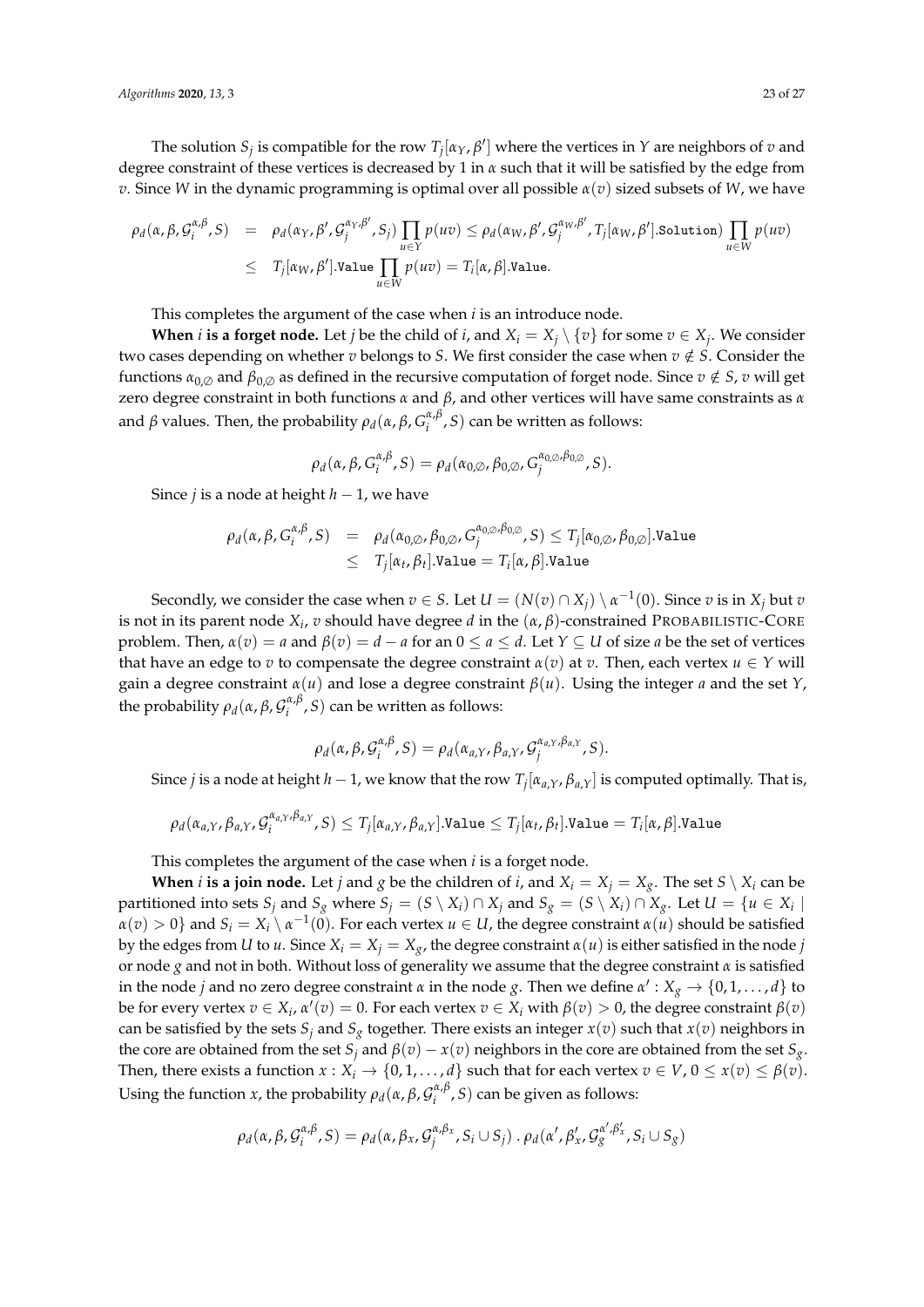The functions  $\beta_x$  and  $\beta'_x$  for the given function *x* are defined in the description of dynamic programming. Since both *j* and *g* are nodes at height at most *h* − 1, by induction hypothesis, the rows  $T_j$ [ $\alpha_j$ , $\beta_x$ ] and  $T_g$ [ $\alpha'$ , $\beta'_x$ ] are computed optimally. Therefore, we have

$$
\rho_d(\alpha, \beta, \mathcal{G}_i^{\alpha, \beta}, S) = \rho_d(\alpha, \beta_x, \mathcal{G}_j^{\alpha, \beta_x}, S_i \cup S_j) \cdot \rho_d(\alpha', \beta_x', \mathcal{G}_g^{\alpha', \beta_x'}, S_i \cup S_g)
$$
  
\n
$$
\leq T_j[\alpha, \beta_x]. \text{Value} \cdot T_g[\alpha', \beta_x']. \text{Value}
$$
  
\n
$$
\leq T_j[\alpha, \beta_y]. \text{Value} \cdot T_g[\alpha', \beta_y']. \text{Value} = T_i[\alpha, \beta]. \text{Value}
$$

where *y* is the optimal distribution of the degree which results in the *T<sup>i</sup>* [*α*, *β*].Value, as defined in the recursive formulation at a join node. This completes the argument for the case when *i* is a join node. Hence the lemma.  $\square$ 

For a possible world  $H \subseteq \mathcal{G}$ , the degree of a vertex  $v \in V(H)$  is at most the degree of v in *G* = (*V*, *E*). A vertex with degree less than *d* in *G* cannot be an element of a core in any possible world. Thus, those vertices can be excluded throughout the algorithm. Such a pruning results in either the pruned graph being an empty graph or the minimum degree of the pruned graph is becoming at least *d*. We state the following Lemma from Koster et al. [48].

**Lemma 8** (Koster et al [48]). *For a graph*  $G = (V, E)$  *with*  $|V| \geq 2$ ,  $\delta(G) \leq tw(G)$ .

In the following lemma, we analyze the running time of the dynamic programming algorithm.

**Lemma 9.** The PROBABILISTIC-CORE-RF problem can be solved optimally in time  $2^{\mathcal{O}(tw \log tw)} n^{\mathcal{O}(1)}$ .

**Proof.** For each node *i* in  $\mathcal{T}$ , our dynamic programming generates a table  $T_i$  with  $(d+1)^{2tw} = \mathcal{O}(d^{2tw})$ rows. Each row  $T_i[\alpha,\beta]$  for some  $\alpha,\beta:X_i\to\{0,1,\ldots,d\}$  is computed in our dynamic programming based on the type of node *i*. When *i* is leaf node, a single row exists in  $T_i$  and that is computed in  $\mathcal{O}(1)$ time. When *i* is introduce node, we consider two cases that  $\alpha(v) = 0$  and  $\alpha(v) > 0$ . If  $\alpha(v) = 0$ , then the functions  $\alpha_j$  and  $\beta_j$  can be computed in time  $\mathcal{O}(tw)$ . If  $\alpha(v) > 0$ , the set  $U'$  can be found by enumerating all  $\alpha(v)$  sized sets in  $U$ . This will take  $\mathcal{O}(|Y|^{\beta(v)})$  time and using the upper bound on values we get  $\mathcal{O}(tw^d)$ . It follows that if *i* is an introduce node, then  $T_i[\alpha,\beta]$  can be computed in time  $\mathcal{O}(tw^d)$ . When *i* is a forget node, for each value of  $0 \le a \le min(d, |U|)$ , we enumerate all *a* sized subsets of *Y*. This requires  $\mathcal{O}(t w^k k)$  time. When *i* is join node, we need to compute the optimal distribution of  $β(v)$ for each vertex  $v \in X_i$ . This requires  $\mathcal{O}(d^{tw})$  time. From Lemma 8, we know that  $d \leq tw$ , we upper bound the value *d* by *tw*. Overall, a row  $T_i[\alpha, \beta]$  can be computed in time  $\mathcal{O}(tw^{tw})$ . The entire table  $T_i$ can be computed in time  $\mathcal{O}(tw^{3tw}) = 2^{\mathcal{O}(tw \log tw)}$ . The nice tree decomposition  $(X, \mathcal{T})$  has  $\mathcal{O}(n \cdot tw)$ many nodes and a table on each node can be computed in time  $\mathcal{O}(2^{\mathcal{O}(tw \log tw)}) n^{\mathcal{O}(1)}$ . An optimal solution to the PROBABILISTIC-CORE-RF problem on the input uncertain graph  $G$  will be obtained from the table of the root node *r*. That is,  $T_r[\alpha: \emptyset \to \{0\}, \beta: \emptyset \to \{0\}]$ . Solution is the optimal solution.  $\square$ 

The preceding lemmas results in the following theorem.

**Theorem 3.** *The* PROBABILISTIC-CORE *problem admits an FPT algorithm for the parameter tw.*

## **6. Discussion**

There are many natural questions related to the parameterized complexity of algorithms on uncertain graphs under different distribution models. The following are some open questions.

1. Are there efficient reductions between distribution models so that we can classify problems based on the efficiency of algorithms under different distribution models? This question is also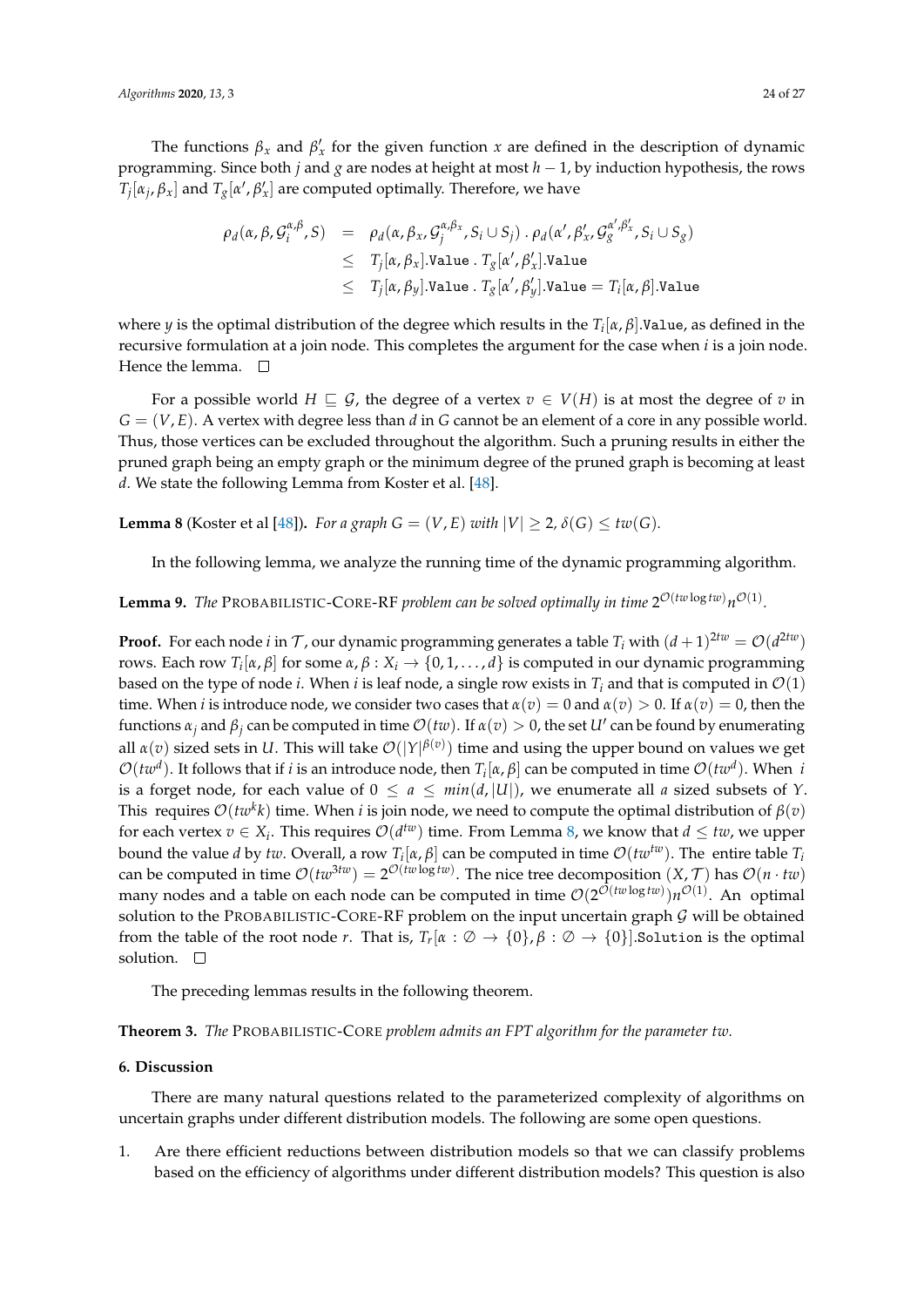- 2. While our results do support the natural intuition that a tree decomposition is helpful in expectation computation, it is unclear to us how traditional techniques in parameterized algortihms can be carried over to this setting. In particular, it is unclear to us as to whether for any distribution model, a kernelization based algorithm can give an FPT algorithm on uncertain graphs.
- 3. We have considered the coverage and the core problems on uncertain graphs under the LRO and RF models. However, we have not been able to get an FPT algorithm with the parameter treewidth for MAX-EXP-COVER-1-RF. Actually, any approach to avoid the exponential dependence on (∆ . *tw* ) would be very interesting and would give a significant insight on other approaches to evaluate the expected coverage.
- 4. Even though the INDIVIDUAL-CORE-RF problem and PROBABILISTIC-CORE-RF problem are similar, we have not been able to get an FPT algorithm for the INDIVIDUAL-CORE-RF problem with treewidth as the parameter. Even for other structural parameters such as vertex-cover number and feedback vertex set number, FPT results will give a significant insight on the INDIVIDUAL-CORE problem.

**Author Contributions:** Investigation, N.S.N. and R.V.; Writing–original draft, N.S.N. and R.V.; All authors have read and agreed to the published version of the manuscript.

**Funding:** This research received no external funding

**Conflicts of Interest:** The authors declare no conflict of interest.

## **References**

- 1. Añez, J.; Barra, T.D.L.; Pérez, B. Dual graph representation of transport networks. *Trans. Res. Part B Methodol.* **1996**, *30*, 209–216. [CrossRef]
- 2. Hua, M.; Pei, J. Probabilistic Path Queries in Road Networks: Traffic Uncertainty Aware Path Selection. In Proceedings of the 13th International Conference on Extending Database Technology (EDBT '10), Lausanne, Switzerland, 22–26 March 2010; pp. 347–358, doi:10.1145/1739041.1739084. [CrossRef]
- 3. Asthana, S.; King, O.D.; Gibbons, F.D.; Roth, F.P. Predicting protein complex membership using probabilistic network reliability. *Genome Res.* **2004**, *14 6*, 1170–5. [CrossRef]
- 4. Domingos, P.; Richardson, M. Mining the Network Value of Customers. In Proceedings of the Seventh ACM SIGKDD International Conference on Knowledge Discovery and Data Mining (KDD '01), San Francisco, CA, USA, 26–29 August 2001; pp. 57–66, doi:10.1145/502512.502525. [CrossRef]
- 5. Frank, H. Shortest Paths in Probabilistic Graphs. *Oper. Res.* **1969**, *17*, 583–599. doi:10.1287/opre.17.4.583. [CrossRef]
- 6. Valiant, L.G. The Complexity of Enumeration and Reliability Problems. *SIAM J. Comput.* **1979**, *8*, 410–421. doi:10.1137/0208032. [CrossRef]
- 7. Hoffmann, M.; Erlebach, T.; Krizanc, D.; Mihalák, M.; Raman, R. Computing Minimum Spanning Trees with Uncertainty. In Proceedings of the 25th Annual Symposium on Theoretical Aspects of Computer Science, Bordeaux, France, 21–23 February 2008; pp. 277–288, doi:10.4230/LIPIcs.STACS.2008.1358. [CrossRef]
- 8. Focke, J.; Megow, N.; Meißner, J. Minimum Spanning Tree under Explorable Uncertainty in Theory and Experiments. In Proceedings of the 16th International Symposium on Experimental Algorithms (SEA 2017), London, UK, 21–23 June 2017; pp. 22:1–22:14, doi:10.4230/LIPIcs.SEA.2017.22. [CrossRef]
- 9. Frank, H.; Hakimi, S. Probabilistic Flows Through a Communication Network. *IEEE Trans. Circuit Theory* **1965**, *12*, 413–414. doi:10.1109/TCT.1965.1082452. [CrossRef]
- 10. Evans, J.R. Maximum flow in probabilistic graphs-the discrete case. *Networks* **1976**, *6*, 161–183.10.1002/net.3230060208. [CrossRef]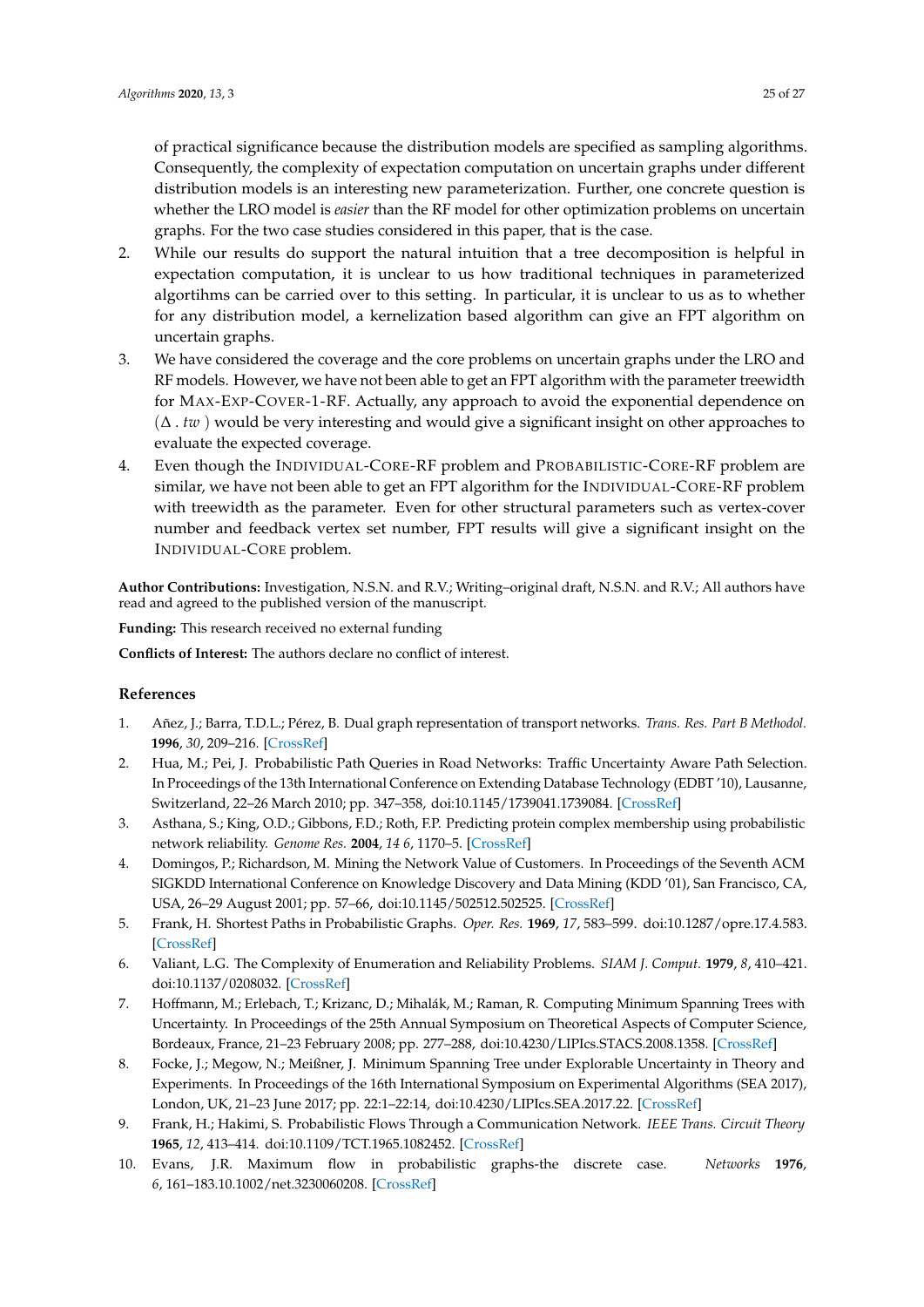- 11. Hassin, R.; Ravi, R.; Salman, F.S. Tractable Cases of Facility Location on a Network with a Linear Reliability Order of Links. In *Algorithms-ESA 2009, Proceedings of the 17th Annual European Symposium, Copenhagen, Denmark, 7–9 September 2009*; Springer: Berlin, Germany, 2009; pp. 275–276.
- 12. Hassin, R.; Ravi, R.; Salman, F.S. Multiple facility location on a network with linear reliability order of edges. *J. Comb. Optim.* **2017**, *34,* 1–25. [CrossRef]
- 13. Narayanaswamy, N.S.; Nasre, M.; Vijayaragunathan, R. Facility Location on Planar Graphs with Unreliable Links. In Proceedings of the Computer Science-Theory and Applications-13th International Computer Science Symposium in Russia, CSR 2018, Moscow, Russia, 6–10 June 2018; pp. 269–281. doi:10.1007/978-3-319-90530-3\\_23. [CrossRef]
- 14. Kempe, D.; Kleinberg, J.M.; Tardos, É. Maximizing the spread of influence through a social network. In Proceedings of the Ninth ACM SIGKDD International Conference on Knowledge Discovery and Data Mining, Washington, DC, USA, 24–27 August 2003; pp. 137–146, doi:10.1145/956750.956769. [CrossRef]
- 15. Bonchi, F.; Gullo, F.; Kaltenbrunner, A.; Volkovich, Y. Core decomposition of uncertain graphs. In Proceedings of the 20th ACM SIGKDD International Conference on Knowledge Discovery and Data Mining (KDD '14), New York, NY, USA, 24–27 August 2014; pp. 1316–1325, doi:10.1145/2623330.2623655. [CrossRef]
- 16. Peng, Y.; Zhang, Y.; Zhang, W.; Lin, X.; Qin, L. Efficient Probabilistic K-Core Computation on Uncertain Graphs. In Proceedings of the 34th IEEE International Conference on Data Engineering (ICDE), Paris, France, 16–19 April 2018; pp. 1192–1203, doi:10.1109/ICDE.2018.00110. [CrossRef]
- 17. Ball, M.O.; Provan, J.S. Calculating bounds on reachability and connectedness in stochastic networks. *Networks* **1983**, *13*, 253–278. doi:10.1002/net.3230130210. [CrossRef]
- 18. Zou, Z.; Li, J. Structural-Context Similarities for Uncertain Graphs. In Proceedings of the 2013 IEEE 13th International Conference on Data Mining, Dallas, TX, USA, 7–10 December 2013; pp. 1325–1330, doi:10.1109/ICDM.2013.22. [CrossRef]
- 19. Daskin, M.S. A Maximum Expected Covering Location Model: Formulation, Properties and Heuristic Solution. *Transp. Sci.* **1983**, *17*, 48–70. [CrossRef]
- 20. Ball, M.O. Complexity of network reliability computations. *Networks* **1980**, *10*, 153–165. [CrossRef]
- 21. Karp, R.M.; Luby, M. Monte-Carlo algorithms for the planar multiterminal network reliability problem. *J. Complex.* **1985**, *1*, 45–64. doi:10.1016/0885-064X(85)90021-4. [CrossRef]
- 22. Provan, J.S.; Ball, M.O. The Complexity of Counting Cuts and of Computing the Probability that a Graph is Connected. *SIAM J. Comput.* **1983**, *12*, 777–788. doi:10.1137/0212053. [CrossRef]
- 23. Guo, H.; Jerrum, M. A Polynomial-Time Approximation Algorithm for All-Terminal Network Reliability. *SIAM J. Comput.* **2019**, *48*, 964–978. doi:10.1137/18M1201846. [CrossRef]
- 24. Ghosh, J.; Ngo, H.Q.; Yoon, S.; Qiao, C. On a Routing Problem Within Probabilistic Graphs and its Application to Intermittently Connected Networks. In Proceedings of the 26th IEEE International Conference on Computer Communications, Joint Conference of the IEEE Computer and Communications Societies, INFOCOM, Anchorage, AK, USA, 6–12 May 2007; pp. 1721–1729, doi:10.1109/INFCOM.2007.201. [CrossRef]
- 25. Rubino, G. *Network Performance Modeling and Simulation*; chapter Network Reliability Evaluation; Gordon and Breach Science Publishers, Inc.: Newark, NJ, USA, 1999; pp. 275–302.
- 26. Swamynathan, G.; Wilson, C.; Boe, B.; Almeroth, K.C.; Zhao, B.Y. Do social networks improve e-commerce?: a study on social marketplaces. In Proceedings of the first Workshop on Online Social Networks (WOSN 2008), Seattle, WA, USA, 17–22 August 2008; pp. 1–6, doi:10.1145/1397735.1397737. [CrossRef]
- 27. White, D.R.; Harary, F. The Cohesiveness of Blocks In Social Networks: Node Connectivity and Conditional Density. *Soc. Methodol.* **2001**, *31*, 305–359. doi:10.1111/0081-1750.00098. [CrossRef]
- 28. Papadimitriou, C.H.; Yannakakis, M. Shortest paths without a map. *Theor. Comput. Sci.* **1991**, *84*, 127–150. doi:10.1016/0304-3975(91)90263-2. [CrossRef]
- 29. Khuller, S.; Moss, A.; Naor, J. The Budgeted Maximum Coverage Problem. *Inf. Process. Lett.* **1999**, *70*, 39–45. doi:10.1016/S0020-0190(99)00031-9. [CrossRef]
- 30. Brown, J.J.; Reingen, P.H. Social Ties and Word-of-Mouth Referral Behavior. *J. Consum. Res.* **1987**, *14*, 350–362. [CrossRef]
- 31. Richardson, M.; Domingos, P.M. Mining knowledge-sharing sites for viral marketing. In Proceedings of the Eighth ACM SIGKDD International Conference on Knowledge Discovery and Data Mining, Edmonton, AB, Canada, 23–26 July 2002; pp. 61–70, doi:10.1145/775047.775057. [CrossRef]
- 32. Bass, F.M. A New Product Growth for Model Consumer Durables. *Manag. Sci.* **1969**, *15*, 215–227. [CrossRef]